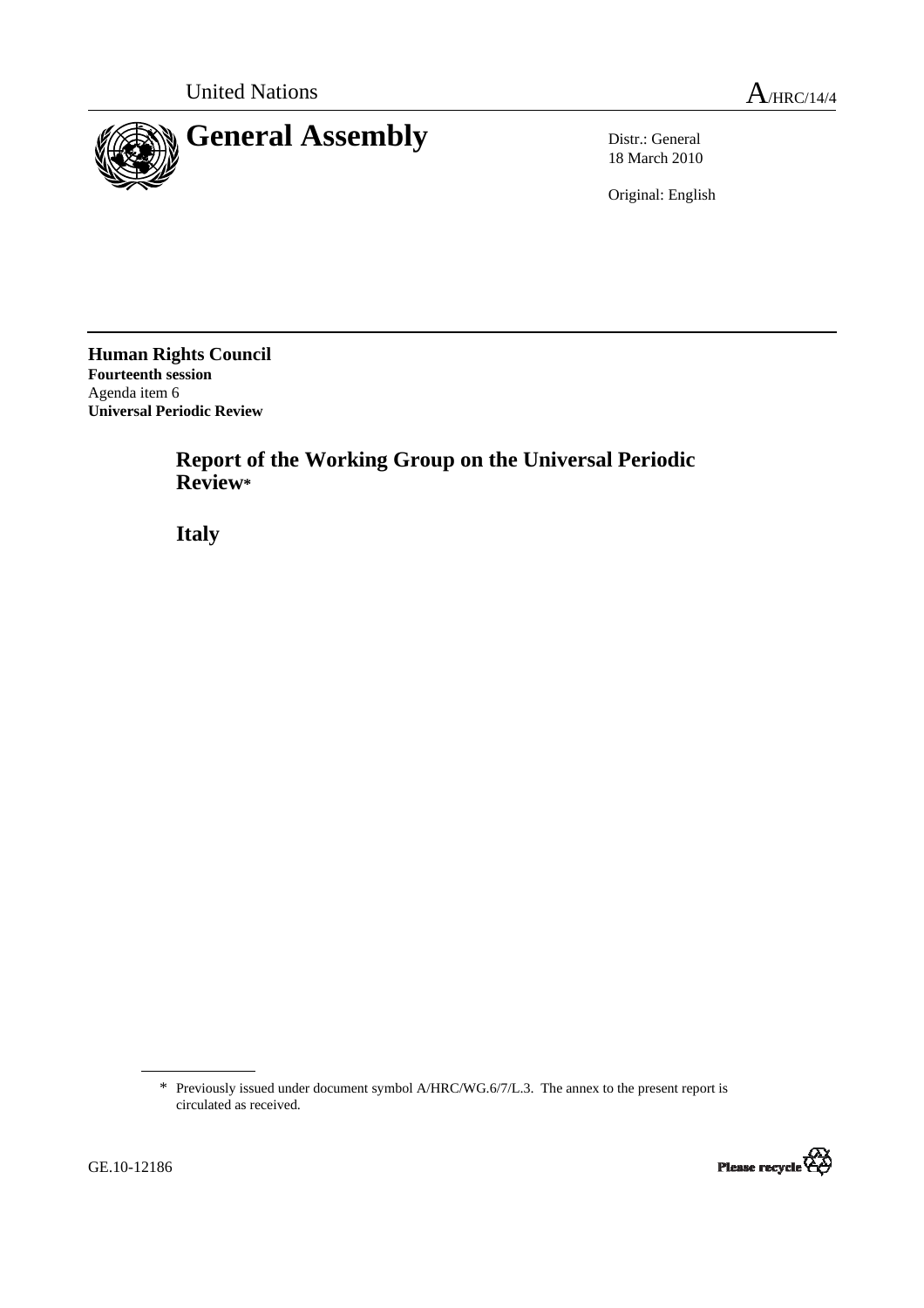### **A/HRC/14/4**

# Contents

|       |    |    | Paragraphs | Page |
|-------|----|----|------------|------|
|       |    |    | $1 - 4$    | 3    |
|       |    |    | $5 - 83$   | 3    |
|       |    | A. | $5 - 19$   | 3    |
|       |    | В. | $20 - 83$  | 5    |
|       | П. |    | $84 - 85$  | 13   |
| Annex |    |    |            |      |
|       |    |    |            |      |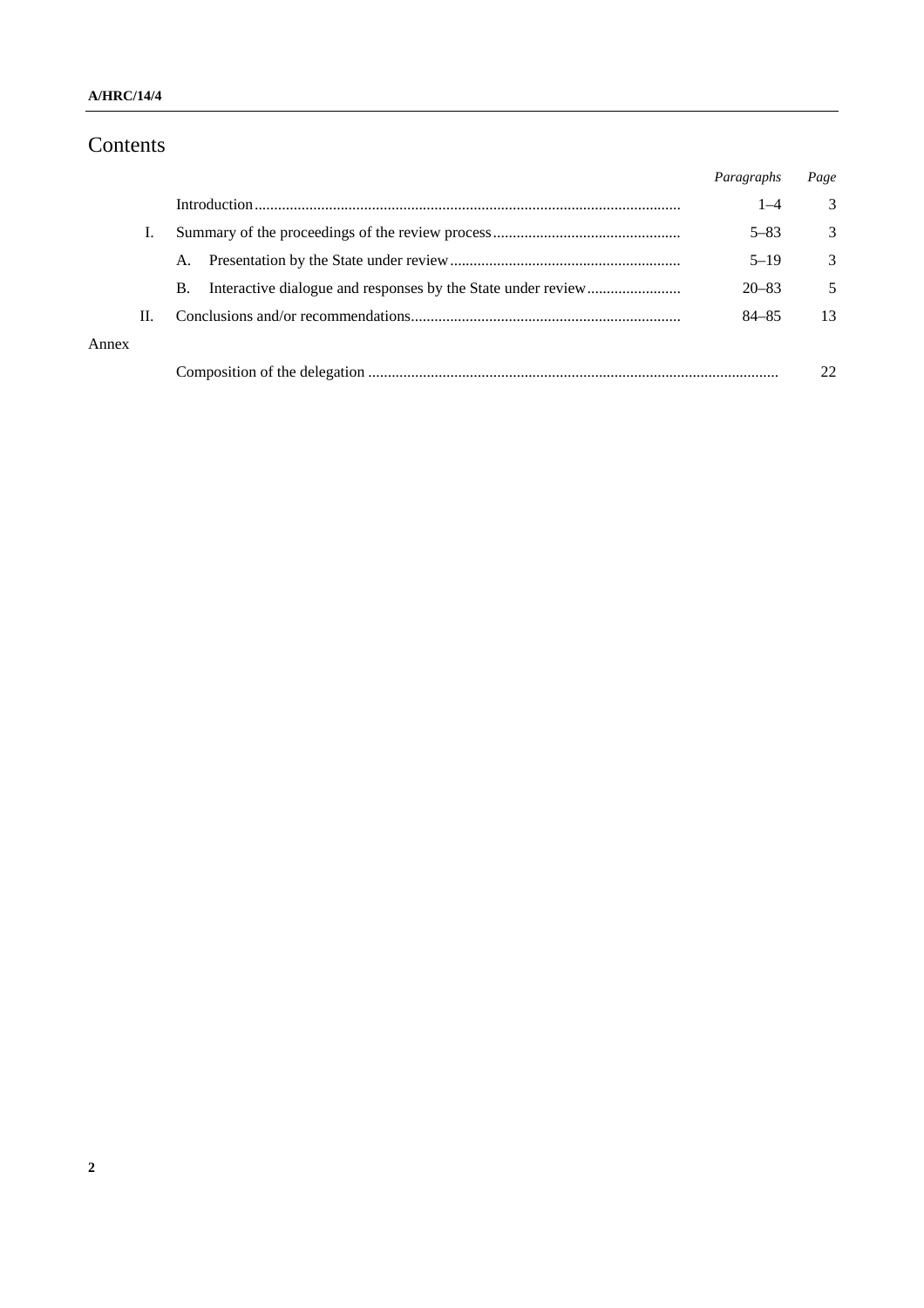# **Introduction**

1. The Working Group on the Universal Periodic Review, established in accordance with Human Rights Council resolution 5/1, held its seventh session from 8 to 19 February 2010. The review of Italy was held at the third meeting, on 9 February 2010. The delegation of Italy was headed by the Vice-Minister for Foreign Affairs, Vincenzo Scotti. At its seventh meeting, held on 11 February 2010, the Working Group adopted the report on Italy.

2. On 7 September 2009, the Human Rights Council selected the following group of rapporteurs (troika) to facilitate the review of Italy: Slovakia, Argentina and Ghana.

3. In accordance with paragraph 15 of the annex to resolution 5/1, the following documents were issued for the review:

(a) A national report submitted/written presentation made in accordance with paragraph 15 (a) (A/HRC/WG.6/7/ITA/1);

(b) A compilation prepared by the Office of the United Nations High Commissioner for Human Rights (OHCHR) in accordance with paragraph 15 (b) (A/HRC/WG.6/7/ITA/2);

(c) A summary prepared by OHCHR in accordance with paragraph 15 (c) (A/HRC/WG.6/7/ITA/3).

4. A list of questions prepared in advance by Austria, the Czech Republic, Denmark, Germany, the Netherlands, Norway, Sweden and the United Kingdom of Great Britain and Northern Ireland, was transmitted to Italy through the troika. These questions are available on the extranet of the universal periodic review.

## **I. Summary of the proceedings of the review process**

#### **A. Presentation by the State under review**

5. At the third meeting, on 9 February 2010, the Vice-Minister of Foreign Affairs introduced the national report, prepared with the participation of civil society organizations, with past and future meetings organized by the Inter-Ministerial Committee on Human Rights. He emphasized that Italy's engagement in universal periodic review is part of its commitment to the promotion of human rights in the UN and other international fora.

6. Italy declared its intention to ratify the Optional Protocol to the Convention against Torture once a relevant independent national preventive mechanism is put in place in connection with the establishment of a national human rights institution. The bill to ratify the Council of Europe Convention against Trafficking in Human Beings has been approved and will now be submitted to Parliament. While remaining attentive to the needs of migrants, Italy is not in a position to ratify the Convention on the Rights of All Migrant Workers and Members of Their Families, which does not make a distinction between regular and irregular migrant workers and whose provisions fall within the European Union domain.

7. With regard to the domestic process aimed at establishing a national independent commission for the promotion and protection of human rights in accordance with the Paris Principles, the inter-ministerial working group is currently concluding draft legislation and the governmental process should be finalized in a few months.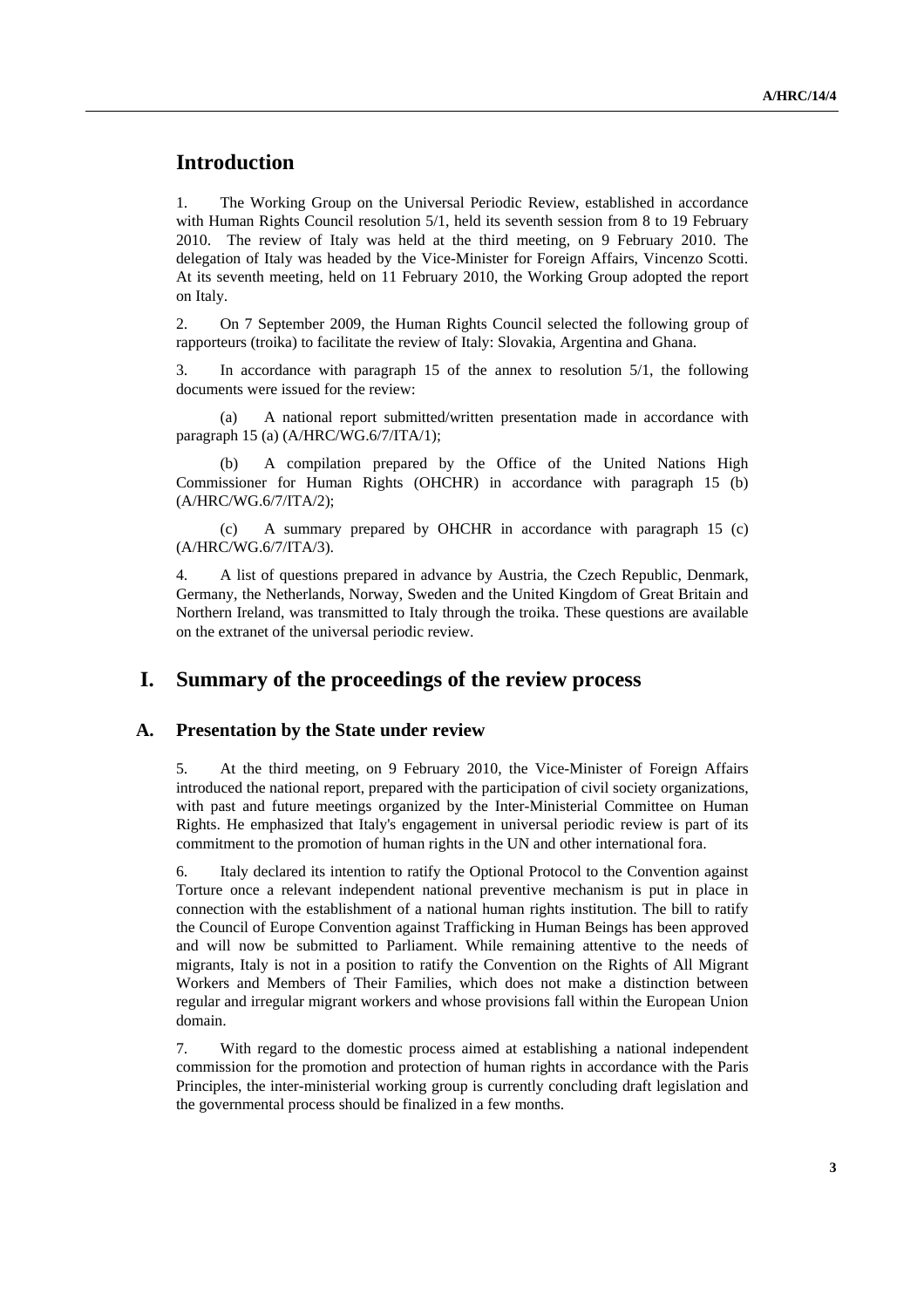8. In relation to the Roma and the Sinti, Italy acknowledged that the integration had proved more difficult for groups that have arrived over the past 10 - 15 years. The stigmatization of minorities has always been a source of concern, and the recent episodes of violence against Roma communities had been condemned by all political forces and were subject to judicial investigation. However, with regard to forced evictions of people living in unauthorized camps, Italy noted that they were sometimes necessary to ensure appropriate and legal living conditions and that, wherever possible, the persons involved were consulted in advance.

9. Regarding the treatment of migrants, Italy affirmed its full compliance of the recent legislative and administrative acts, known as the "security package" and their implementing procedures, with human rights principles and obligations.

10. Regarding the control of associations of private citizens to patrol municipalities, Italy underscored that the relevant legislation provided for the mandatory registration of such associations within each competent prefecture.

11. Over the past few years, the country had been exposed to a massive inflow of migrants, which increased by 250 per cent over the last few years, and could, in some instances, affect public order. Italy is at the forefront of efforts to rescue migrants and asylum-seekers on the high seas. It affirmed that, in cases of human trafficking, international law permitted the return of migrants to their countries of origin, unless they were in need of urgent medical assistance and had not expressed the intent to apply for asylum or other forms of international protection.

12. As for recent cases before the European Court of Human Rights relating to counterterrorism action, Italy had accorded the utmost attention to the protection of the human rights of returnees in their countries of origin, and that, as acknowledged by the Court, applicants had not suffered torture or ill-treatment in the country of destination. Recent domestic case law shows the current trend of substituting expulsion with other measures, such as the transfer to a labour house.

13. Italy noted that an area of the informal economy had emerged, in which workers, and in particular migrant workers, were not protected as they were not officially employed. New measures to counter this phenomenon had been adopted in 2009 to extend social protection to all workers, and more than 300,000 non-EU workers had now been regularized. At the same time, measures aimed at the stable integration of migrants were being envisaged with the provision of long term residence permits after a test period.

14. Italy highlighted the fact that, after an incident between migrants and the local population in the locality of Rosarno, a judicial investigation had been opened, also to determine whether the aggravating circumstances of crimes committed for the purpose of discrimination or ethnic or racial hatred could be applied. The Minister for the Interior set up an ad hoc task force to identify the most appropriate solutions for the area. In order to improve the integration of migrants, the Minister was promoting a project for the establishment of a vocational training centre for migrants, in addition to significant renovation projects.

15. The stigmatization of certain ethnic or social groups remained a matter of serious concern for the Government and local authorities, which are fully aware of the challenge faced in this field, and strongly committed to eradicate racist or xenophobic attitudes from society. The Italian legal framework contains a wide range of legal provisions to combat racism, and incitement to racial hatred is severely punishable by law. At the same time, Italy noted that the fight against racism and xenophobia was a long-term process and that legislative and judicial measures had to be complemented by efforts at all levels, particularly through the education system, which is why the Ministry of Education had developed specific educational programmes with a marked intercultural approach. Italy has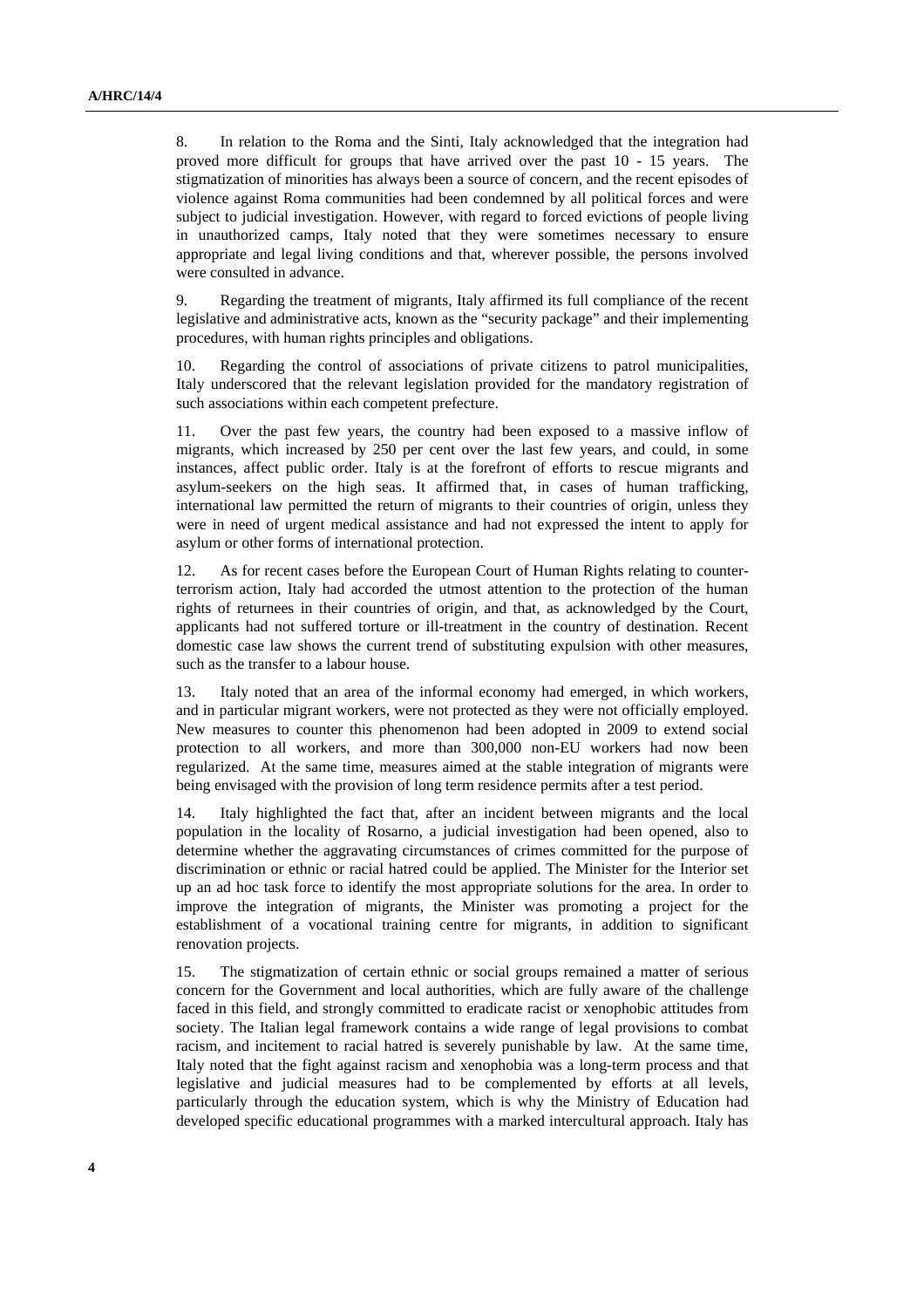also decided to launch an initiative at the United Nations to discuss the issue of inter-ethnic cities.

16. The Government expressed its commitment to gender equality, the human rights of the individual, prevention and removal of discrimination for reasons directly or indirectly based on sex, racial or ethnic origin, religion or belief, age or sexual orientation. Following recent incidents of homophobia, the first national awareness-raising campaign was launched. In this framework, Italy mentioned the Project "Diversity is a value" run by a group of relevant non-governmental organizations. The National Office against Racism has also commissioned Lenford Network, an advocacy organization, to carry out a study. The study will focus on, inter alia, preventing homophobic bullying in schools, combating multiple forms of discrimination, counselling for the families concerned and the promotion of local networks. Along these lines, the Department for Equal Opportunities has commissioned the National Institute of Statistics to carry out the first national multipurpose survey on homophobia by 2011.

17. Italy stated that, in recent years**,** owing to the active public denunciation and condemnation of organized crime of some journalists, they have been victims of acts of intimidation by organized crime groups. The Italian authorities have promptly taken adequate measures to ensure the highest possible level of protection by Police forces while the judicial authorities have initiated two investigations.

18. As to the offence of libel, the Supreme Court has stated that the "right to chronicle" is lawful when it expresses a social value, the truth and the correct exposition of the episode, while the "right to criticism" must reflect the correctness of the language and the respect for the person concerned. The Penal Code envisages penalties ranging from a fine to detention, which are of course enforced by a definitive verdict only when the limits to the above-mentioned rights have been overcome.

19. In order to overcome overcrowding in prisons, a plan of action was recently adopted envisaging the building of new wings and prisons together with an increase of 2,000 units in the Penitentiary police staff and other measures aimed at reducing the prison population. Through this intervention, there will be 21,000 new places for a total prison capacity of about 80,000 places.

#### **B. Interactive dialogue and responses by the State under review**

20. During the interactive dialogue, statements were made by 51 delegations.<sup>1</sup> A number of delegations commended Italy for its comprehensive national report and noted the consultation process with civil society stakeholders in its preparation. Recommendations made during the interactive dialogue are listed in Chapter II of the present report.

21. Kuwait commended Italy on its report, which reviewed challenges and national policies related in particular to racism, the protection of migrants and support for persons with disabilities. Kuwait observed that the relevant governmental agencies continued to work to establish an independent national institution for the promotion and protection of human rights, although a number of bodies existed in that area, including the Consultative Committee on Religious Freedom. Kuwait made recommendations.

<sup>1</sup> Additional statements by the 13 delegations that could not be delivered during the dialogue owing to time constraints (Bulgaria, Croatia, Ecuador, Ethiopia, Ghana, Iraq, Mauritius, Moldova, Montenegro, Nigeria, China, Portugal and San Marino) will be posted on the extranet of the universal periodic review when available.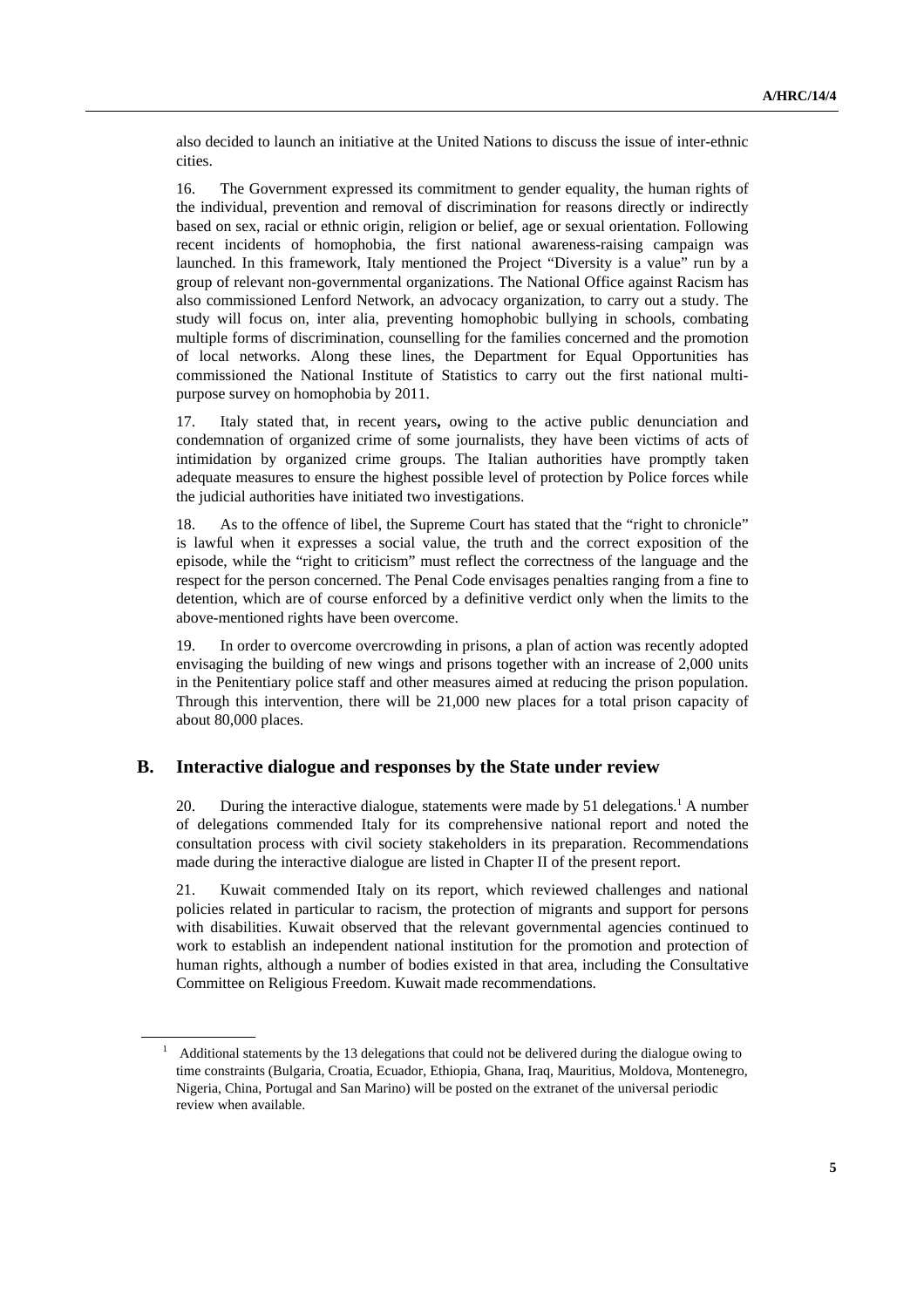22. Algeria welcomed the decision taken by Italy to resolve issues related to its colonial past with Libya, and expressed the hope that other former colonial Powers would follow that example with regard to colonized countries. Algeria expressed concern at the reported increase in hatred and xenophobia against Africans and Muslims. Algeria referred to reports that some Italian ships had not responded to boats in distress. It also regretted that the target of 0.7 percent of foreign assistance had not been met. Algeria made recommendations.

23. Cuba noted that discrimination, exclusion, prejudice and degrading treatment against the Roma and the Sinti, as well as migrants, had attracted the critical attention of the Committee on the Elimination of Racial Discrimination. Hate speech expressed in the media and by some politicians had exacerbated intolerance and stigmatization. The Committee on the Rights of the Child had denounced the ill treatment of foreign children by security forces and had raised questions regarding the conditions of the detention and ill treatment of migrants. Cuba also noted that women continued to face disadvantages in the labour market and were paid less then men for equal work. Cuba made recommendations.

24. Pakistan noted that Italy had signed almost all of the core human rights instruments and had also created mechanisms such as the advisory committee on religious freedom. Pakistan asked Italy to elaborate on what specific recommendations the committee had made and what actions had been taken. Pakistan expressed concern at reports regarding xenophobic and intolerant attitudes, as well as acts of discrimination against irregular migrants and unwanted minorities. Pakistan made recommendations.

25. Slovenia noted the establishment of the National Office for the Elimination of Racial Discrimination and the Committee for the Protection of Foreign Minors. It highlighted the fact that the culture, the language and the identity of the Slovenian minority were protected under international law, and that Italy was obliged to support their preservation. However, Slovenia noted a tendency to reduce funding, which was gradually endangering the effective functioning of several minority institutions. Slovenia made recommendations.

26. Yemen expressed satisfaction at the information provided in the national report on migration, asylum policies and the fight against trafficking. Yemen highlighted the measures of integration that had been undertaken, such as the system for the protection of asylum seekers and refugees. Yemen welcomed Italy's transparency in acknowledging certain racist trends in society, noting that Italy needed to continue its efforts to eradicate those trends. Yemen made recommendations.

27. Lebanon noted Italy's efforts to combat discrimination through legislative measures, the establishment of a judicial protection system for victims and the adoption of a national plan against racism in 2006. It welcomed Italy's policy of encouraging intercultural and interreligious dialogue to promote mutual understanding among communities and the establishment of projects contributing to integration. Lebanon asked about policies regarding the rights of persons with disabilities, following Italy's ratification of the Convention on the Rights of Persons with Disabilities. Lebanon made recommendations.

28. The Philippines considered Italy's integration of human rights education at all levels of education and the provision of human rights training to the judiciary and the police as best practices. It highlighted the fact that human rights education was a key factor in preventing and combating attitudes and behaviours based on racism, discrimination and xenophobia. It took note of reports regarding the situation of migrants and believed that human rights education could play an important role in enhancing the protection and promotion of migrant rights. The Philippines made recommendations.

29. Turkey welcomed the fact that Italy attached special importance to protecting victims of trafficking, as well as the creation of special funds for victims of slavery and trafficking. Turkey noted several challenges in the area of racial discrimination and encouraged the country to strengthen its anti-discriminatory legislation. Turkey requested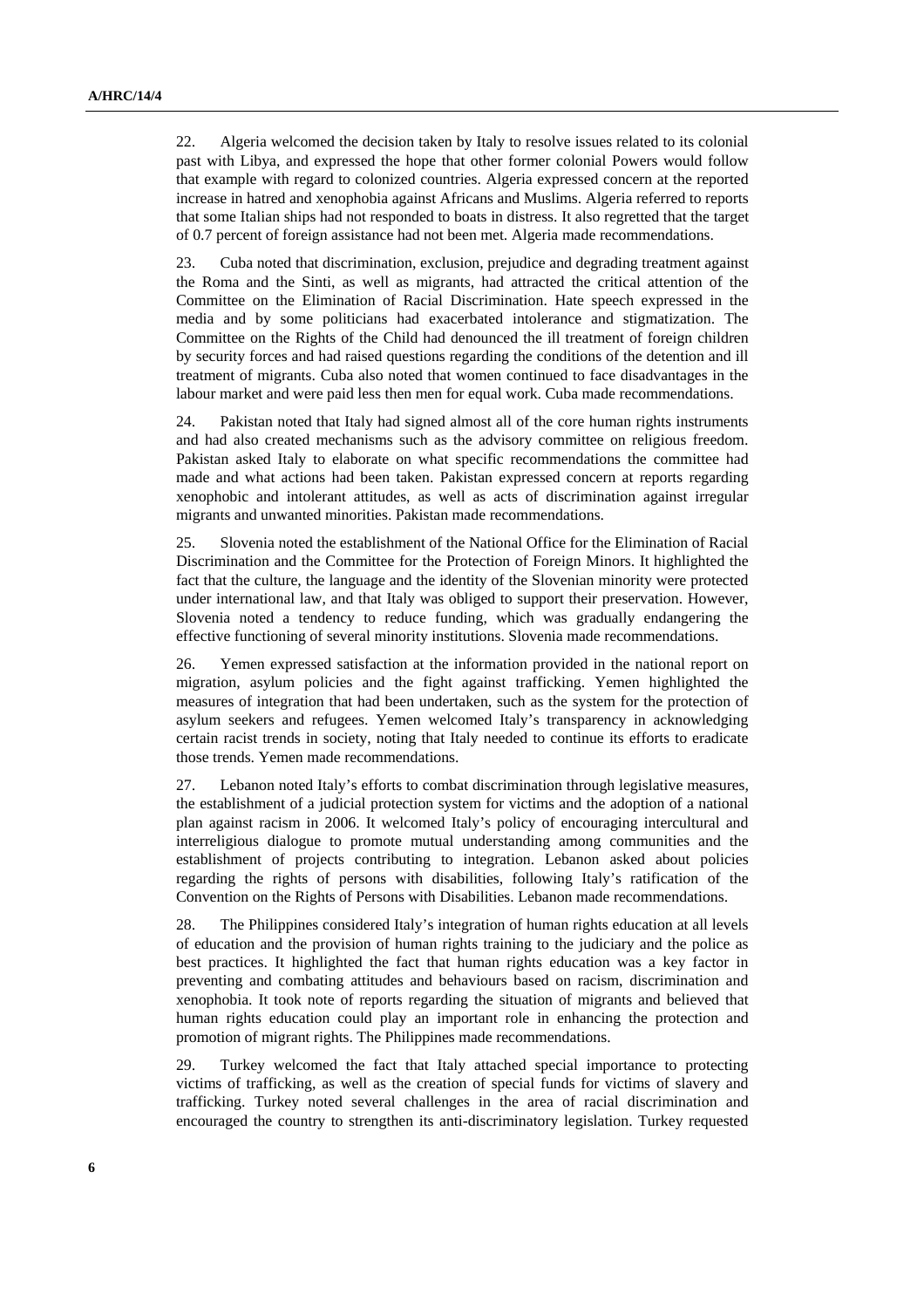further information about the plan of action on penitentiary administration. Noting that Italy accorded special attention to human rights education, it wished to obtain further details on the results of that effort.

30. Canada welcomed the 2006 National Action Plan against Racism, but noted concerns expressed by the High Commissioner for Human Rights regarding xenophobic and intolerant attitudes against migrants and minorities, and by the Committee regarding reported instances of hate speech, including statements attributed to certain politicians. Canada also noted continuing concerns on the part of the Committee against Torture regarding the trafficking of women and children. Canada took note of the assessment made by Freedom House that Italy's media were only "partly free" in 2009. Canada made recommendations.

31. The Islamic Republic of Iran noted a number of serious concerns, including instances of hate speech against foreign nationals, Arabs, Muslims and Roma attributed to certain politicians. It was concerned about the role of the media in associating Muslims with extremism and terrorism. Furthermore, it noted the severe under-representation of women in political and public positions, a considerable wage gap and the persistence of violence against women. Other concerns were related to reported cases of ill treatment by law enforcement agencies. Iran asked Italy to provide further details on its measures to address those issues and made recommendations.

32. Uzbekistan welcomed the constitutional amendments providing for special measures to ensure gender equality, and highlighted the adoption of the 2005-2009 plan of action on the implementation of the World Programme on Human Rights Education. Uzbekistan expressed concern at discrimination and degrading treatment with regard to migrant workers and minorities. It noted that the definition of torture had not been included in the national legislation and drew attention to reports concerning ill treatment by law enforcement agents. It made recommendations.

33. Kyrgyzstan expressed satisfaction at a programme launched by the National Anti-Discrimination Committee, which was to be implemented through cooperation between the central Government and local authorities, with the goal of creating a comprehensive system for the prevention and elimination of racial discrimination. It noted that Italy was a country of immigration and that immigrants were a very important resource contributing to the progress of Italian society. Kyrgyzstan made recommendations.

34. Egypt noted with interest the establishment of the National Office against Racial Discrimination and initiatives to combat gender-based violence. Egypt welcomed the creation of several consultative mechanisms for the promotion of an open dialogue with civil society organizations engaged in human rights. Egypt observed that Italy faced challenges with respect to xenophobic and intolerant attitudes and hate crimes against irregular migrants and certain minority groups. It wished to receive further information on steps taken to address those issues. Egypt made recommendations.

35. Hungary observed that the establishment of a national human rights institution had been pending for years and asked about the causes of that delay. Hungary also enquired about a timetable for Italy to become party to the few remaining human rights instruments that it had not yet ratified, including the Optional Protocol to the Convention against Torture. Noting Italy's emphasis on the education of Roma and Sinti children and young people, Hungary asked about the results achieved through those programmes.

36. Mexico recognized the progress in the area of human rights, which would be strengthened through the prohibition of political platforms that incite racial hatred and xenophobia and the adoption of laws and practices to improve the situation of national minorities and guarantee equal access to employment for men and women. Mexico noted Italy's commitment to creating a national human rights institution in conformity with the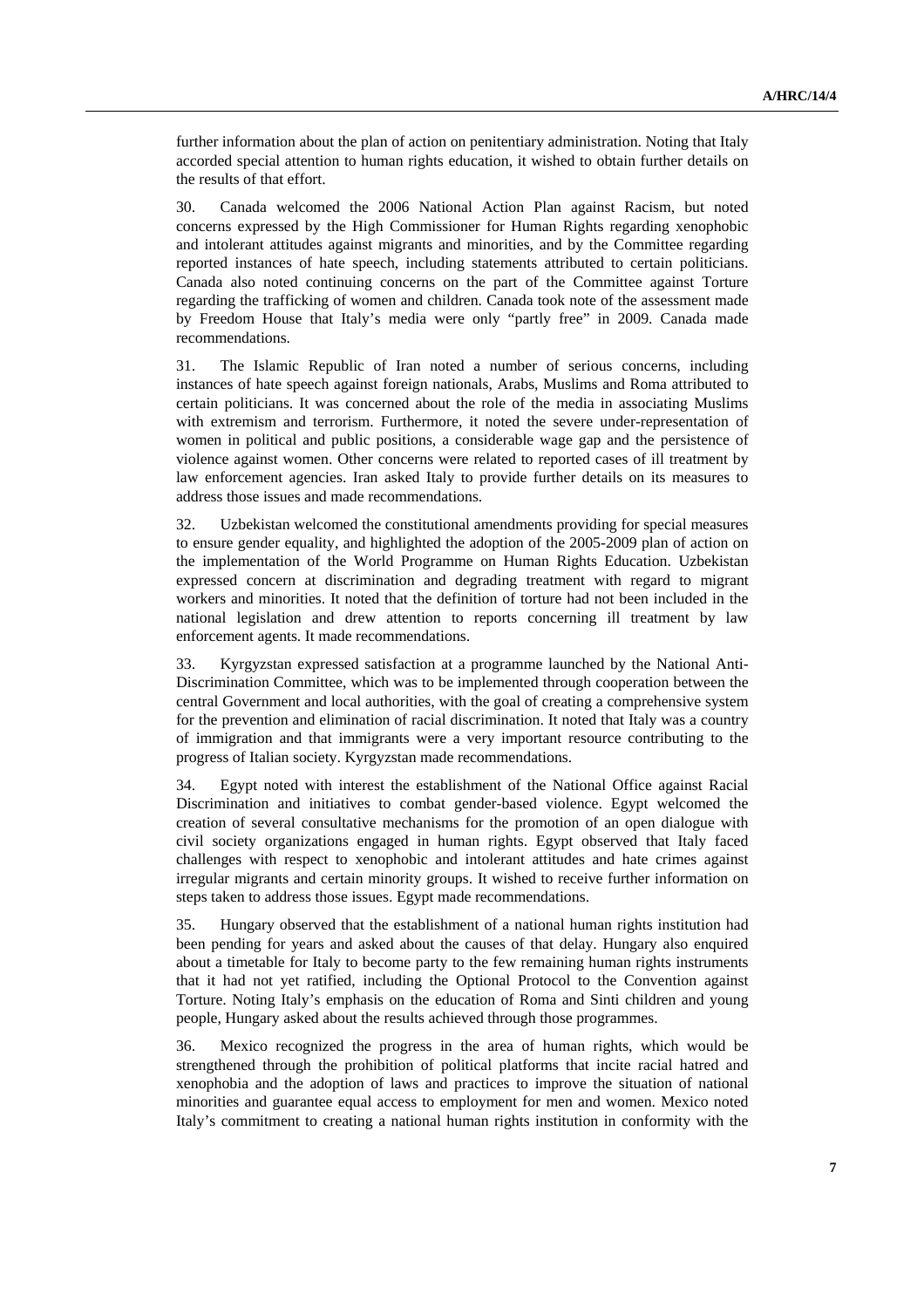Paris Principles and requested more information on the status of that initiative. It made recommendations.

37. The United Kingdom of Great Britain and Northern Ireland welcomed Italy's commitment to work to establish an independent national human rights institution and asked about the time frame for the adoption of the draft law on that institution. It asked whether there were any plans for the reintroduction of a bill to make torture a specific offence within ordinary criminal legislation. It also raised questions regarding the legislation known as the Pisanu Law, which relates to the expulsion of foreign terrorist suspects to third countries. The United Kingdom made recommendations.

38. Norway noted worrying trends of racist violence and rising intolerance towards lesbian, gay, bisexual and transgender people, but expressed appreciation for the campaign against homophobia. It noted that in 2008, according to Reporters sans Frontiers, Italy had fallen to  $49<sup>th</sup>$  place in terms of press freedom, taking into account all aspects of freedom of expression, such as police intervention, censorship and threats, legislation and restrictions, as well as threats against journalists. Norway made recommendations.

39. Australia welcomed in particular the establishment of Italy's National Office against Racial Discrimination and wished to receive further information. It welcomed Italy's international efforts to prevent the involvement of children in armed conflict. Australia welcomed several measures adopted to provide economic and social support for the integration of the Roma and the Sinti, while expressing concern over reports of discrimination and degrading treatment affecting those populations. Australia made recommendations.

40. Viet Nam noted with appreciation efforts and achievements in the areas of gender equality, human rights education and the protection of the rights of women in society and in families. While acknowledging efforts to ensure the rights of migrant workers and asylum seekers, Viet Nam was concerned about prejudice and racist attitudes towards those groups. Viet Nam made recommendations.

41. The Russian Federation stated that it took a generally positive view of the work carried out by Italy in the area of human rights. It made recommendations regarding the creation of an independent human rights institution, as well as the penitentiary system and the integration of the Roma and the Sinti.

42. Nicaragua, while recognizing the problems caused by an increase in the flow of migrants, noted a lack of institutional capacity to address the attendant problems. Nicaragua observed the existence of deficiencies in procedures, in particular regarding the detention of asylum seekers, which could result in long detention periods. It noted that irregular migrants, asylum seekers, persons under humanitarian protection and refugees continued to be vulnerable to racial discrimination and exploitation in the labour market. Nicaragua made recommendations.

43. Belgium congratulated Italy on its efforts in multilateral forums to combat the death penalty. Belgium asked Italy how it assessed the situation of migrants and refugees, noting findings by the Committee and the Special Rapporteur that the media played a role in projecting a negative image of the Roma and the Sinti. Belgium asked about planned measures to fight racism and to ensure the integration of affected communities into Italian society. Belgium made recommendations.

44. Finland noted that treaty bodies had expressed concerns about the discrimination against the Roma and political influence over public television channels, as well as conflicts of interest and the high level of concentration of the audio-visual market, a situation that could undermine freedom of expression. Finland asked how the Roma had been involved in the planning and implementation of measures to combat negative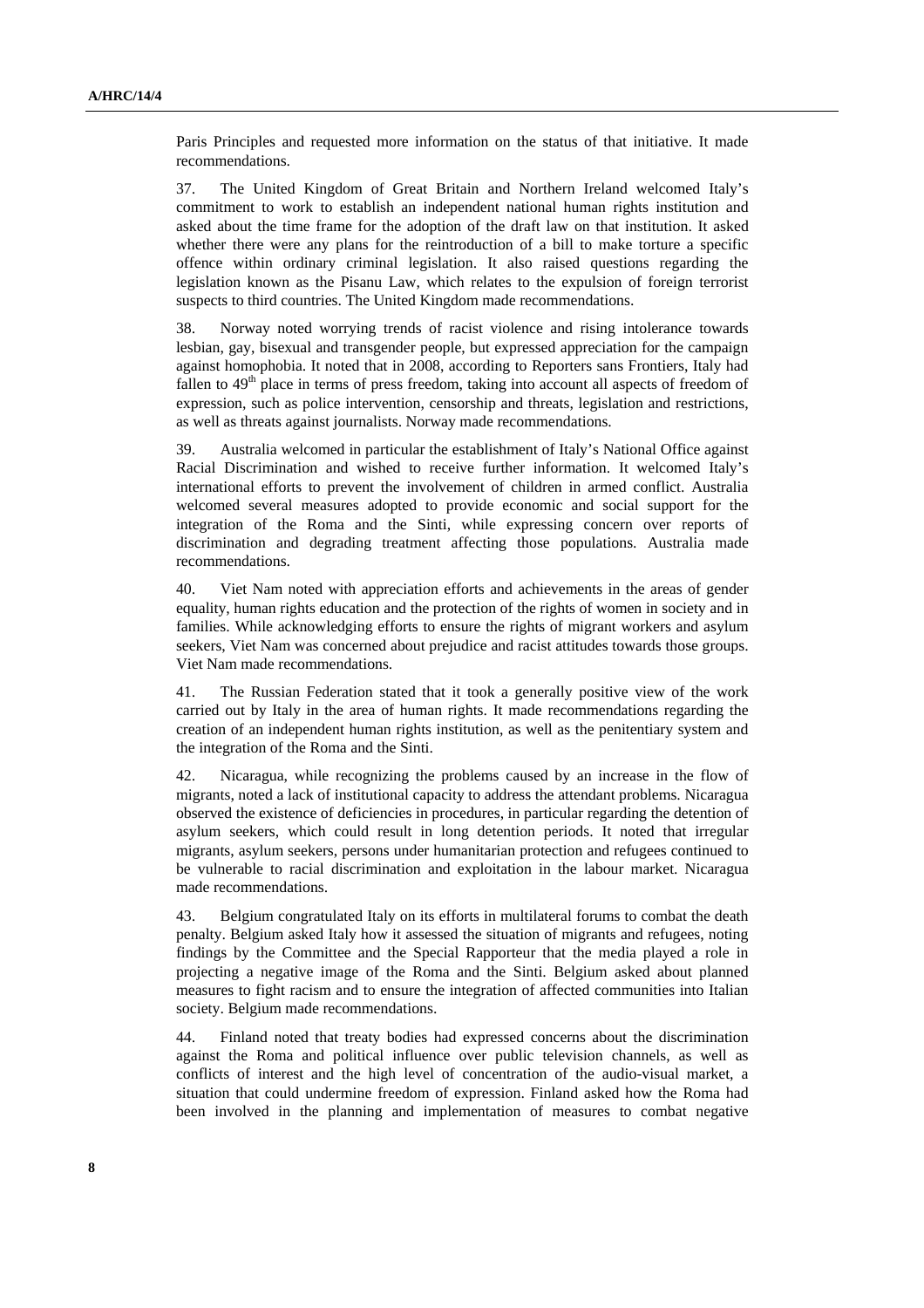stereotypes, and how Italy was addressing concerns regarding freedom of expression in the publicly owned media. Finland made recommendations.

45. Azerbaijan welcomed the establishment of the National Office for the Elimination of Racial Discrimination and the Committee for the Protection of Foreign Minors, but noted that the High Commissioner had expressed grave concern at the xenophobic and intolerant attitudes against migrants and some minorities. Azerbaijan noted amendments to the Constitution providing for the adoption of special measures to ensure equal rights for men and women, as well as the increased number of seats held by women in parliament. It asked Italy about the possible establishment of a national plan of action aimed at eliminating racial discrimination. Azerbaijan made recommendations.

46. Israel noted that Italy had undertaken initiatives in multilateral forums concerning the abolishment of the death penalty and the protection of children in armed conflict, as well as the promotion of human rights education and training. It highlighted as particularly notable the significant increase in the representation of women in political and public positions in Italy, in response to concerns expressed in 2005 by the Committee on the Elimination of Discrimination against Women. Israel made recommendations.

47. Sweden highlighted the fact that the Committee on Economic, Social and Cultural Rights had noted that the frequency of forced evictions of Roma and Sinti had increased following the adoption of new security measures. Sweden noted that communities were seldom notified or consulted in advance. Sweden stated that recent legislative measures on immigration and asylum were a matter of concern, including the criminalization of undocumented entry and stay, as well as the obligation that public officials report irregular migrants or face criminal charges. Sweden made recommendations.

48. The Netherlands stated that, as indicated in the national report, one of the main challenges facing Italy was that it had changed from a country of emigration to one of immigration. The Netherlands expressed concern over, inter alia, instances of hate speech and noted that the Human Rights Committee had expressed concern at political influence over public television channels and a high level of concentration in the audio-visual market. Netherlands made recommendations.

49. In response to the statements made, Italy again confirmed that a draft law on the establishment of a national human rights institution was being considered in Parliament and that an ombudsman institution for children's rights was also being discussed.

50. Concerning the subject of racism, Italy acknowledged that the problem persisted to some extent but noted that the legal framework was clear and that judicial protection was guaranteed, including with regard to xenophobic speech. Non-discrimination was a main pillar of the Italian Constitution, and further guidance was provided through the European Equal Treatment Directive as implemented through national legislation.

51. Efforts were also being made by the Ministry of Education, which had established specific programmes in that regard and was seeking to ensure that all children could enjoy the right to education, even if their parents lacked residency permits. The Ministry of Interior was taking measures to counter racist behaviour at sports events, and a code of ethics had been developed for the media. Government authorities had also taken a number of measures to counter Internet abuse. In 2008, the Ministry of Equal Opportunities had launched an awareness-raising campaign on the question of migrants.

52. Italy noted that it had a comprehensive system of asylum and that new arrivals were regularly informed about their right to international protection. With nearly 50 per cent positive responses to all applications made, Italy's rate of acceptance was above the EU average. Italy once again highlighted its efforts to provide rescue at sea, not only in its own waters, but also beyond.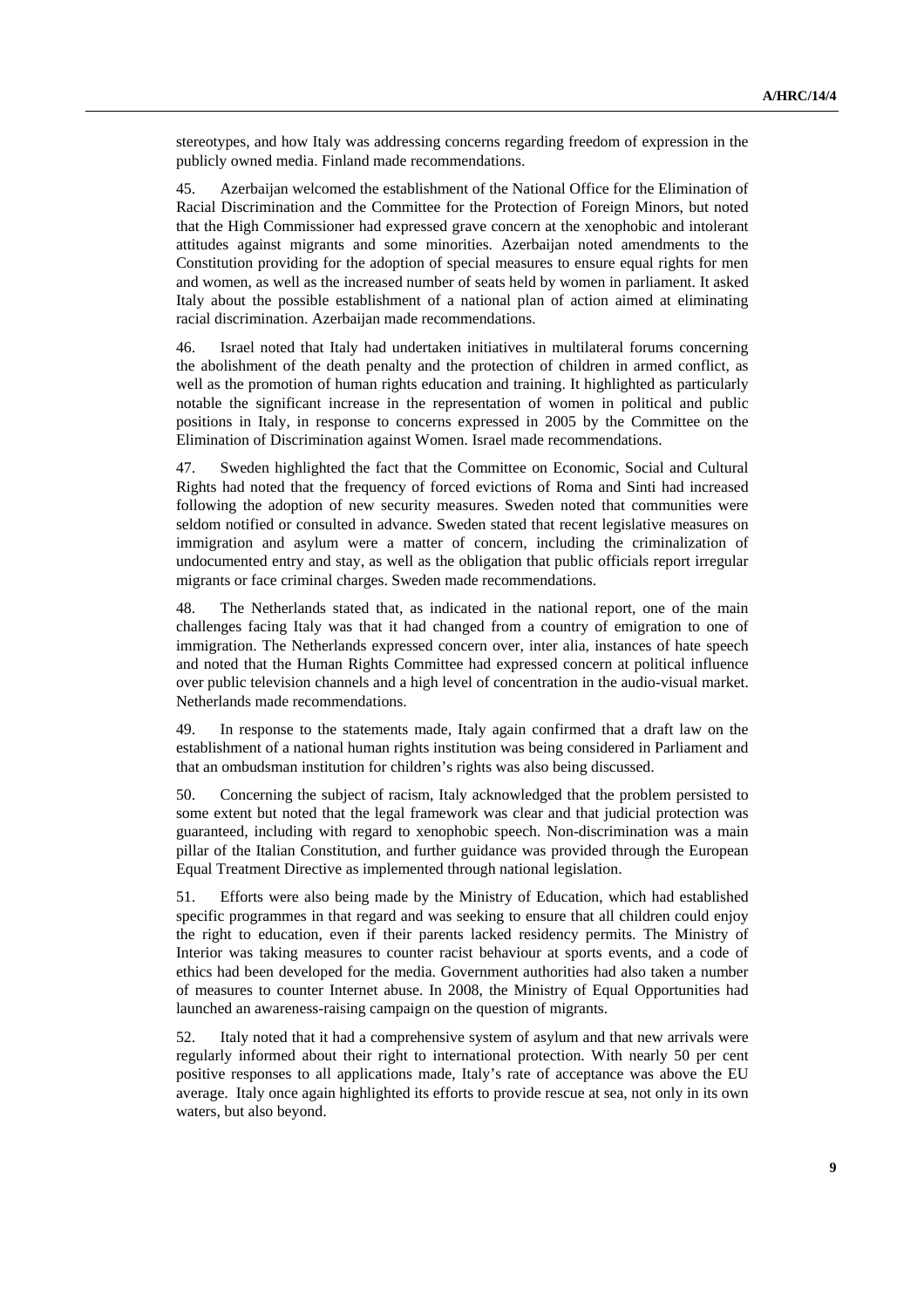53. With regard to questions about the Roma and the Sinti, Italy noted that there was no uniform pattern of presence. Problems persisted, especially in the principal urban centres, but all incidents were promptly investigated, and there were special procedures in place to address problems in the communities concerned, including in the area of housing and with regard to access to education, health and social services.

54. Italy also expressed profound concern at the crime of human trafficking, noting that it had ratified the major instruments adopted by both the United Nations and the Council of Europe in that area, and had also launched national measures and projects to combat the scourge and assist its victims.

55. In relation to questions concerning the Slovenian minority, Italy confirmed that the principle of protection of all minorities is explicitly mentioned in the Italian Constitution. Italy was fully committed to respecting their rights and those of all other minorities and to preserving their culture and identity.

56. Brazil commended Italy on its standing invitation to special procedures. Brazil asked Italy to provide further details regarding its measures to prevent and combat hate speech. It observed that policies on migration had been the subject of criticism and that the High Commissioner had called on Italy to cease its mandatory detention and criminalization of migrants. Brazil invited Italy to reflect upon the human rights implications of legislation that had entered into force in 2009. Brazil made recommendations.

57. Nepal noted that Italy had issued a standing invitation to special procedures. It appreciated efforts to enhance equality and non-discrimination vis-à-vis the Roma and the Sinti, but noted that significant challenges remained. Nepal stated that the 2008 amendment to immigration legislation that had reversed the long-held policy on non-refoulement was a matter of concern. It noted with concern the situation of "unaccompanied foreign children" and encouraged Italy to take measures to safeguard their rights.

58. Spain congratulated Italy on having signed the Optional Protocol to the International Covenant on Economic, Social and Cultural Rights and noted with satisfaction the possibility of ratifying Optional Protocol to the Convention against Torture and the International Convention on the Protection of All Persons from Enforced Disappearance. Spain made recommendations.

59. Colombia asked if Italy was considering ratifying the International Convention on the Rights of Migrant Workers and Their Families (ICRMW). Regarding efforts to combat violence against women, Colombia asked for more information on experience with the implementation of free telephone support services. Colombia also noted Italy's leadership and active role on the theme of education and human rights in the Human Rights Council. Colombia made a recommendation.

60. France observed that several treaty bodies had expressed concern regarding equality between men and women, in particular in the labour market, and noted a recommendation by the ILO Committee of Experts in this regard. France enquired how Italy envisaged responding to these concerns, and what measures had been taken to respond to concerns of the Committee against Torture regarding the incorporation into national legislation of the crime of torture. France made recommendations.

61. Morocco asked if Italy's integration policy took into account the need to preserve the identity and original culture of migrants. It welcomed the establishment of an observatory on religious policies. It congratulated Italy on the implementation of sustainable humanitarian solutions, most notably the resettlement of refugees. Morocco welcomed the integration of a human rights education component in school programmes and the training of magistrates and law enforcement personnel. Morocco made a recommendation.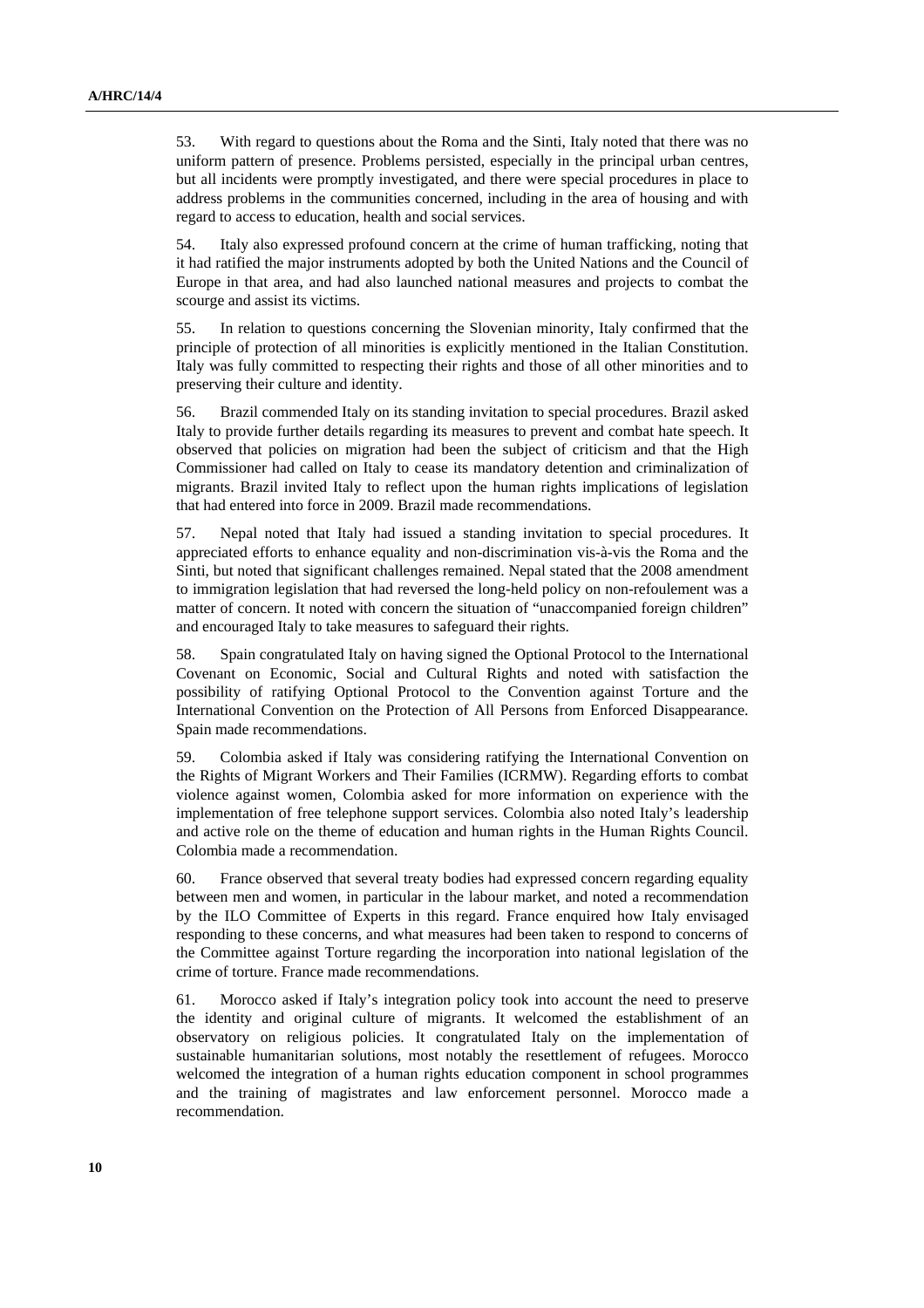62. Belarus noted Italy's commitment to fighting modern forms of slavery and the creation of a national committee to fight trafficking. Belarus commended the partnership with non-governmental organizations on the protection and rehabilitation of victims of trafficking, and highlighted the special fund for victims. It asked Italy to pay more attention to identifying victims of trafficking among illegal migrants, and to ensure their protection and rehabilitation. Belarus made a recommendation.

63. Bosnia and Herzegovina noted that Italy was not a party to certain core human rights treaties and asked if it was considering their ratification. It asked for information regarding obstacles faced in establishing a commission for the protection of human rights in accordance with the Paris Principles. It commended the National Office against Racial Discrimination and encouraged strengthening its mandate. Bosnia and Herzegovina made recommendations.

64. Chile noted that Italy was a country of immigration, and that migrants were an important resource for the economy, contributing to national progress. Chile recognized the positive measures taken to combat racism and xenophobia, but expressed concern at reports of violent acts against migrants, Roma and Sintis, as well as Italians of migrant descent, as noted by different treaty bodies. Chile made recommendations.

65. Bangladesh noted positively Italy's promise to raise its official development assistance. Bangladesh expressed concern about the criminalization of irregular immigration. It noted reports of exploitation and abuse of migrant workers as well as illtreatment by law enforcement and immigration officials. It noted that discrimination and illtreatment against the Roma were pervasive. Bangladesh highlighted instances of hate speech targeting foreign nationals, Arabs, Muslims and Roma. Bangladesh made recommendations.

66. The Czech Republic thanked Italy for the information provided regarding freedom of the media. It referred to issues regarding the protection of minorities against racism, xenophobia and intolerance, and in the area of the protection against torture. The Czech Republic made recommendations.

67. Serbia welcomed Italy's acceptance of individual complaints mechanisms provided in International Convention on the Elimination of All Forms of Racial Discrimination and the Convention against Torture, as well as the optional protocols to the International Covenant on Civil and Political Rights, the Convention on the Elimination of All Forms of Discrimination against Women and the Convention on the Rights of Persons with Disabilities. Serbia asked Italy to share some best practices and challenges in this regard. Serbia noted that a considerable number of Roma, originating from Serbia, were living in camps in Italy, and that local authorities had initiated a pilot project for their repatriation. Serbia made a recommendation.

68. Malaysia welcomed the positive measures taken to address racism and xenophobia. However, it noted reported instances of hate speech and statements targeting foreign nationals and minority groups, including Roma, Sinti and Muslims. Malaysia referred to instances in which media played a role in portraying negative image of migrants and minority groups. Malaysia made recommendations.

69. The United States of America joined concerns that the census of the Roma and the Sinti, which had included the systematic photographing and fingerprinting of children, and singled out members of these groups. It stated that the mob violence in May 2008 against Roma in Naples and elsewhere was deeply disturbing, but appreciated efforts to prosecute those responsible. It remained concerned that Italy continued to be a destination and transit country for international trafficking. It made recommendations.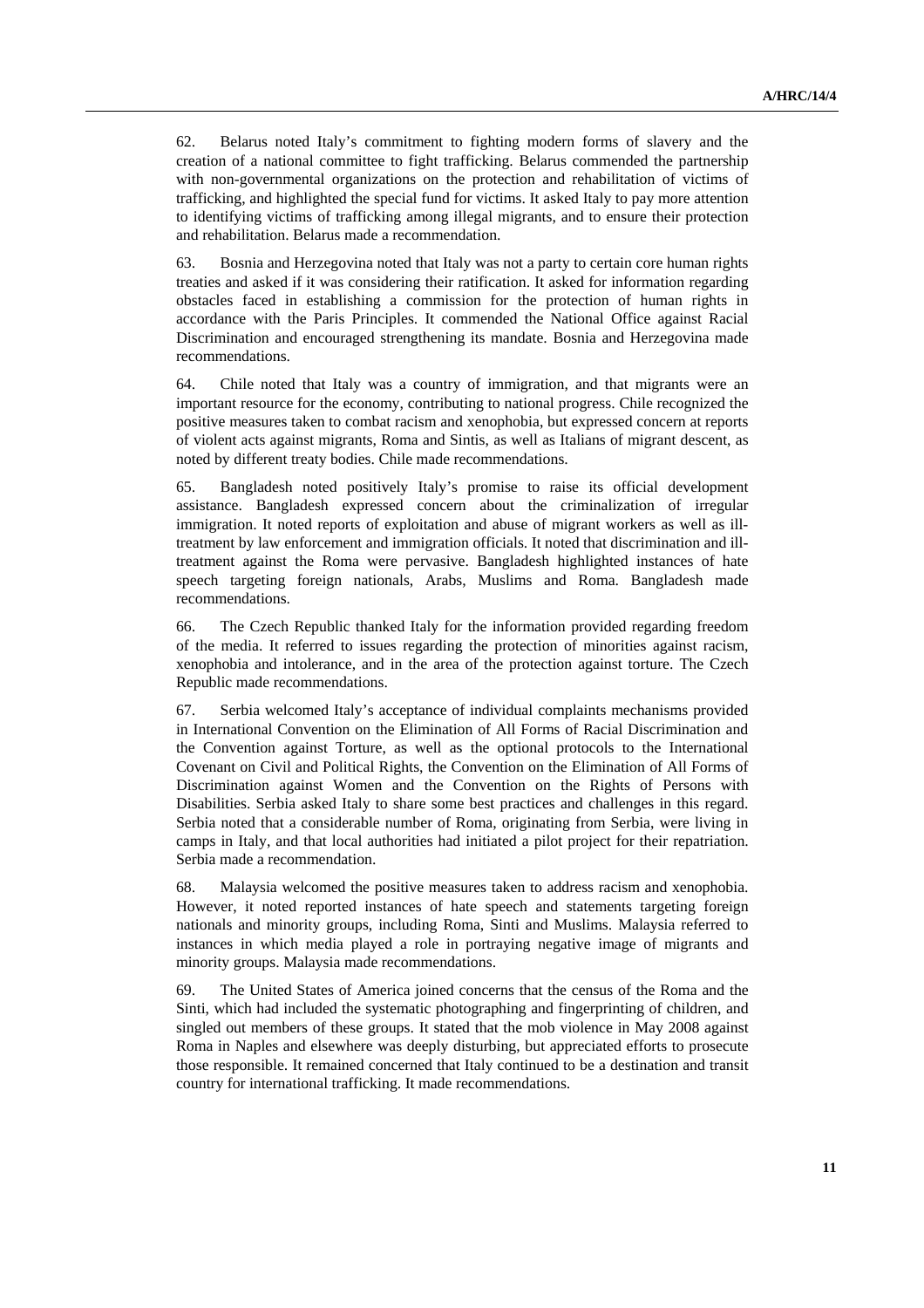70. India noted the establishment of, inter alia, a national plan of action against racism. It also considered as laudable Italy's emphasis on, and accomplishments in, human rights education. India noted concern regarding the situation of minorities and requested Italy's views on challenges and information on new measures planned. India requested Italy's views on concerns about the need for human rights due diligence by the country's oil companies with regard to their overseas operations. India made recommendations.

71. Germany drew attention to a report of the Working Group on Arbitrary Detention, in which it noted deficiencies in the juvenile justice system. It asked how Italy ensured that the juvenile justice system was provided with the necessary means to function in accordance with the principles enshrined in the juvenile justice legislation.

72. Denmark asked Italy to elaborate on criticism regarding the transfer of migrants and asylum-seekers to another country without proper assessment of the need for refuge and other protection. It made reference to concerns by the Human Rights Committee and independent organizations noting that the Roma were not protected as a minority on the basis that they did not have a connection with a specific territory. Denmark made recommendations.

73. Austria welcomed the forms and conditions of political autonomy granted to the German-speaking minority. It noted concern about increased attacks, creating a public climate of hostility against Roma, and asked about measures being taking to combat such incitements. It noted that magistrates were concerned about threats to their independence by certain legislative reform plans. Noting concerns expressed at statements by politicians on the independence of the judiciary, Austria asked how Italy was responding to such allegations. Austria made recommendations.

74. Uruguay highlighted Italy's standing invitation to special procedures and its dialogue with civil society in the process of the elaboration of its periodic reports to United Nations treaty bodies and other multilateral organs. Uruguay welcomed the recent announcement of the adoption of a national plan on children. Uruguay requested more information on concrete measures taken to facilitate educational support for migrant children. Uruguay made recommendations.

75. Japan expressed appreciation for Italy's international cooperation focused on strengthening social, economic, and democratic governance, as well as the respect for human rights. Japan expressed concerns about reports of violence directed against immigrants. Japan asked about the countermeasures taken in response. Noting that the Special Rapporteur on racism had recommended that Italy recognize the Roma and the Sinti as national minorities, and protect and promote their language and culture, Japan asked about concrete measures in this regard. Japan made recommendations.

76. New Zealand asked that Italy detail specific programmes under way to target racism and xenophobia. It requested details on measures taken by Italy to ensure the individual circumstances of each asylum-seeker are genuinely considered. Noting that women made up less than 15 per cent of representatives in Parliament, it asked if Italy was taking measures to increase representation of women and, if so, what they were. It made a recommendation.

77. Burkina Faso encouraged Italy to ratify the regional human rights instruments to which it is not yet a party. It expressed concern of events affecting migrants. It welcomed the existence of the national office to fight racial discrimination, as well as new initiatives under way. Burkina Faso made recommendations.

78. Albania noted Italy's integration policy and the measures taken to facilitate the integration of immigrants residing in Italy, although it was concerned of the aggressive rhetoric against foreigners in certain media or political groups. Albania encouraged Italy to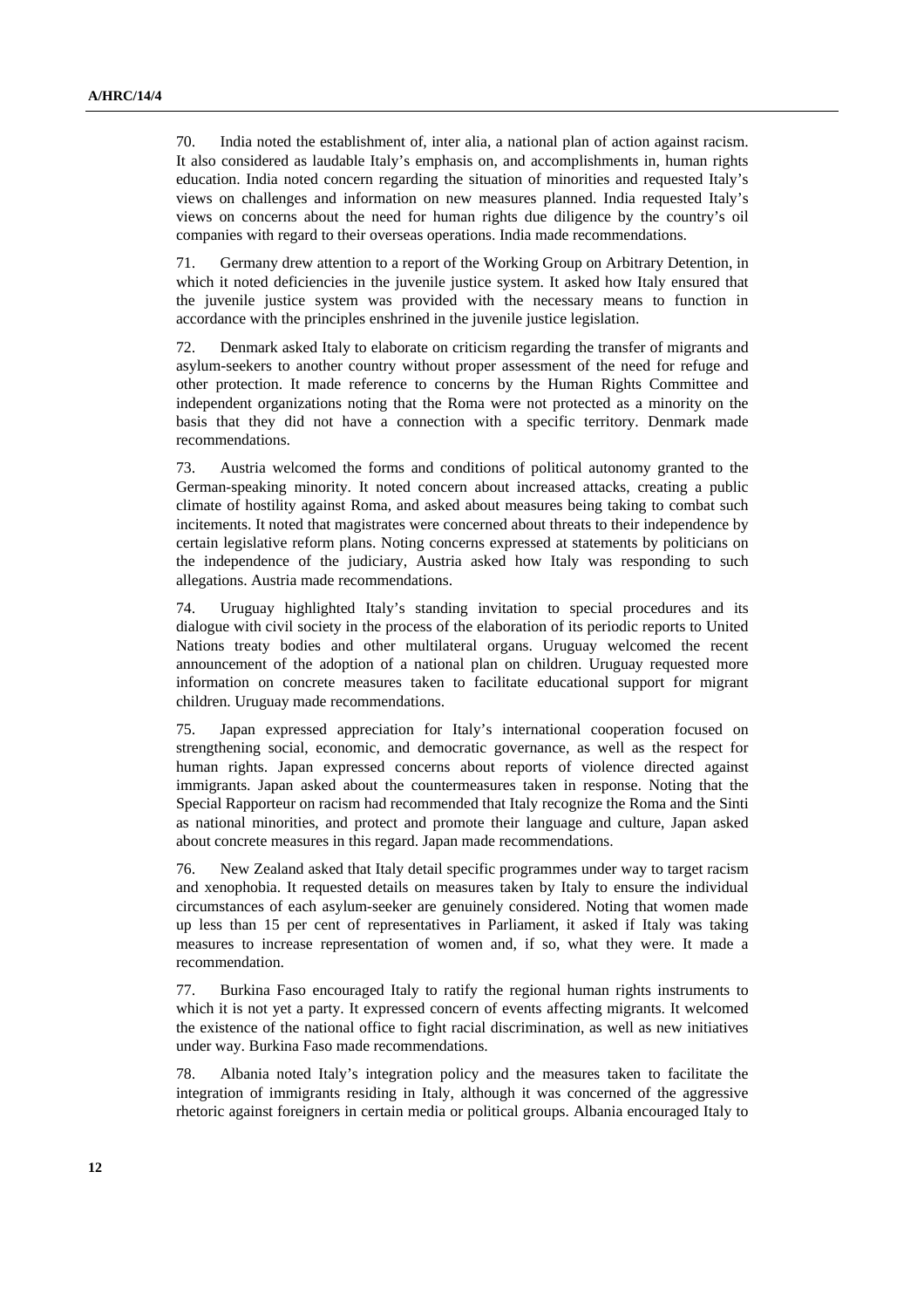speed up procedures for the establishment of the national institution for human rights, which would ensure the promotion and protection of human rights.

79. In response, Italy emphasized that, with regard to the crime of torture, its legal system provided for sanctions for all criminal conduct covered by the definition of torture, even if that crime was not specifically defined in the Penal Code. The introduction of a specific provision was currently under debate in Parliament. Italy also stated that corporal punishment was unlawful.

80. With regard to the identification of persons belonging to the Roma community, Italy stated that fingerprinting was not a regular procedure, but a measure of last resort.

81. On gender equality, Italy highlighted a new constitutional provision on the principle of equal access to public office, and noted that this principle had been implemented in, for example, regional elections.

82. Italy stated that extensive human rights programmes were in place for different police forces. In relation to the problems of minors, in particular those of migrant background, in penitentiary institutions, in the past four years, there had been a significant decrease in the number of imprisonments and that alternative, non-custodial measures had been developed. Regarding the reform of the judiciary, a debate concerning the problem of the excessive duration of judicial procedures was ongoing in Parliament.

83. Italy concluded by underlining the positive role and potential of the universal periodic review mechanism for further improvements in the area of human rights, and for continuing dialogue with all States and civil society. The recommendations that will be accepted will help Italy draw a road map for its future work in the field of human rights.

## **II. Conclusions and/or recommendations**

**84. The following recommendations will be examined by Italy, which will provide responses in due time, but no later than the fourteenth session of the Human Rights Council:** 

**1. To become a party to remaining human rights instruments and consider withdrawing its reservations, in particular to International Covenant on Civil and Political Rights (Pakistan);** 

**2. To consider, possibly within the framework of a desirable re-orientation of European policy, ratifying the International Convention on the Protection of the Rights of All Migrant Workers and Members of Their Families, even if initially with reservations (Algeria); to consider ratification of the International Convention (Azerbaijan, Chile, Egypt, Islamic Republic of Iran, Mexico, Philippines);** 

**3. To ratify the International Covenant on Civil and Political Rights (Bosnia and Herzegovina, Kyrgyzstan, Nicaragua,);** 

**4. To ratify the Optional Protocol to the Convention against Torture , in order to permit the Subcommittee for Prevention to conduct visits to places of detention, including reclusion centres for migrants and asylum-seekers, as well as those with the populations originating in national minorities in order to help the Government improve conditions in these centres (Mexico); to ratify the Optional Protocol to the Convention against Torture (Azerbeijan, Czech Republic); to ratify the Optional Protocol to the Convention against Torture and take the measures necessary to comply with its provisions (United Kingdom of Great Britain and Northern Ireland);**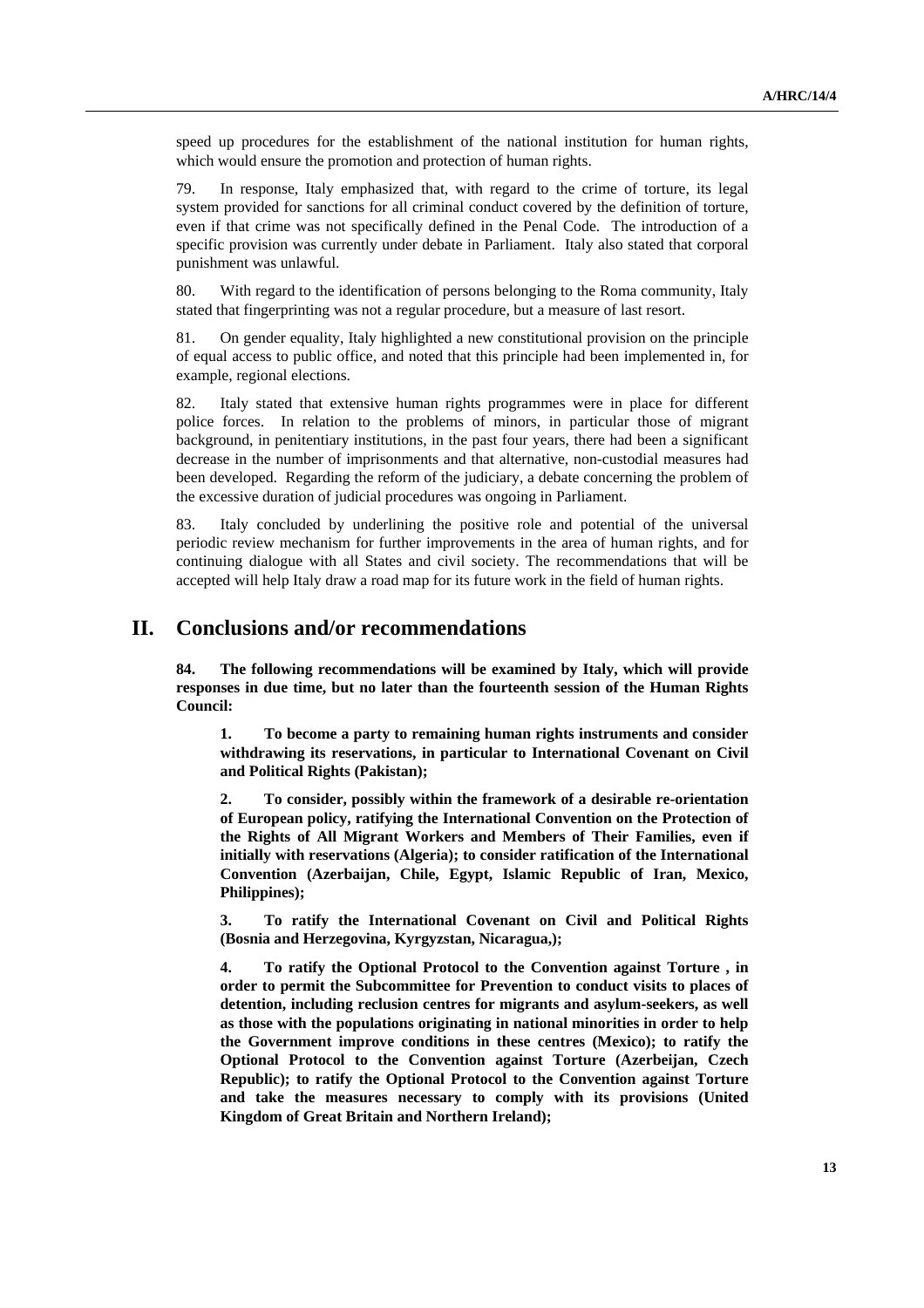**5. To ratify the International Convention for the Protection of All Persons from Enforced Disappearance (France);** 

**6. To consider ratifying the Optional Protocol to the Convention against Torture and the International Convention for the Protection of All Persons from Enforced Disappearance (Chile);** 

**7. To ratify the Council of Europe Convention on Action against Trafficking in Human Beings (Kyrgyzstan);** 

**8. To incorporate the crime of torture into domestic law, as recommended by the Committee against Torture (Netherlands); to incorporate in its national law the crime of torture corresponding to the definition of torture in article 1 of the Convention against Torture (Czech Republic); to take steps to incorporate the crime of torture as defined by article 1 of the Convention against Torture into domestic law (New Zealand);** 

**9. To ensure that amendments to the immigration law are in accordance with existing obligations under the International Covenant for Civil and Political Rights (Spain);** 

**10. To ensure that provisions in the security package are in full compliance with its obligations under international law (Austria);** 

**11. To consider establishing, at the earliest, a national human rights institution that is compliant with the Paris Principles (India); to continue its efforts to establish a national human rights institution, with a mandate to promote and protect human rights in conformity with the Paris Principles (Burkina Faso); to continue its efforts on the draft law to set up an independent human rights institution that would function in an independent manner, in accordance with the Paris Principles (Kuwait);** 

**12. To take steps to accelerate the existing efforts to establish an independent human rights institution (Algeria); to expedite the process towards the establishment of an independent national human rights institution in conformity with the Paris Principles (Philippines); to speed up efforts towards the establishment of an independent national human rights institution in conformity with the Paris Principles (Malaysia);** 

**13. To establish its national human rights institution, on priority, in accordance with the Paris Principles (Pakistan); to establish an independent national institution for human rights (Islamic Republic of Iran); to establish an independent national human rights institution in accordance with the Paris Principles (Azerbaijan); to adopt the draft law on an independent national human rights institution in accordance with the Paris Principles, as soon as possible (France); to finalize the establishment procedure for the national human rights institution according to the Paris Principles (Bosnia and Herzegovina); to create an autonomous and independent national human rights institution in conformity with the Paris Principles and with the technical assistance of OHCHR (Chile);** 

**14. To establish its national human rights institution in accordance with the Paris Principles before the end of 2010 (Denmark);** 

**15. To continue efforts to establish an independent institution for the promotion and protection of human rights and fundamental freedoms, as well as an independent national body for the promotion of the rights of the child**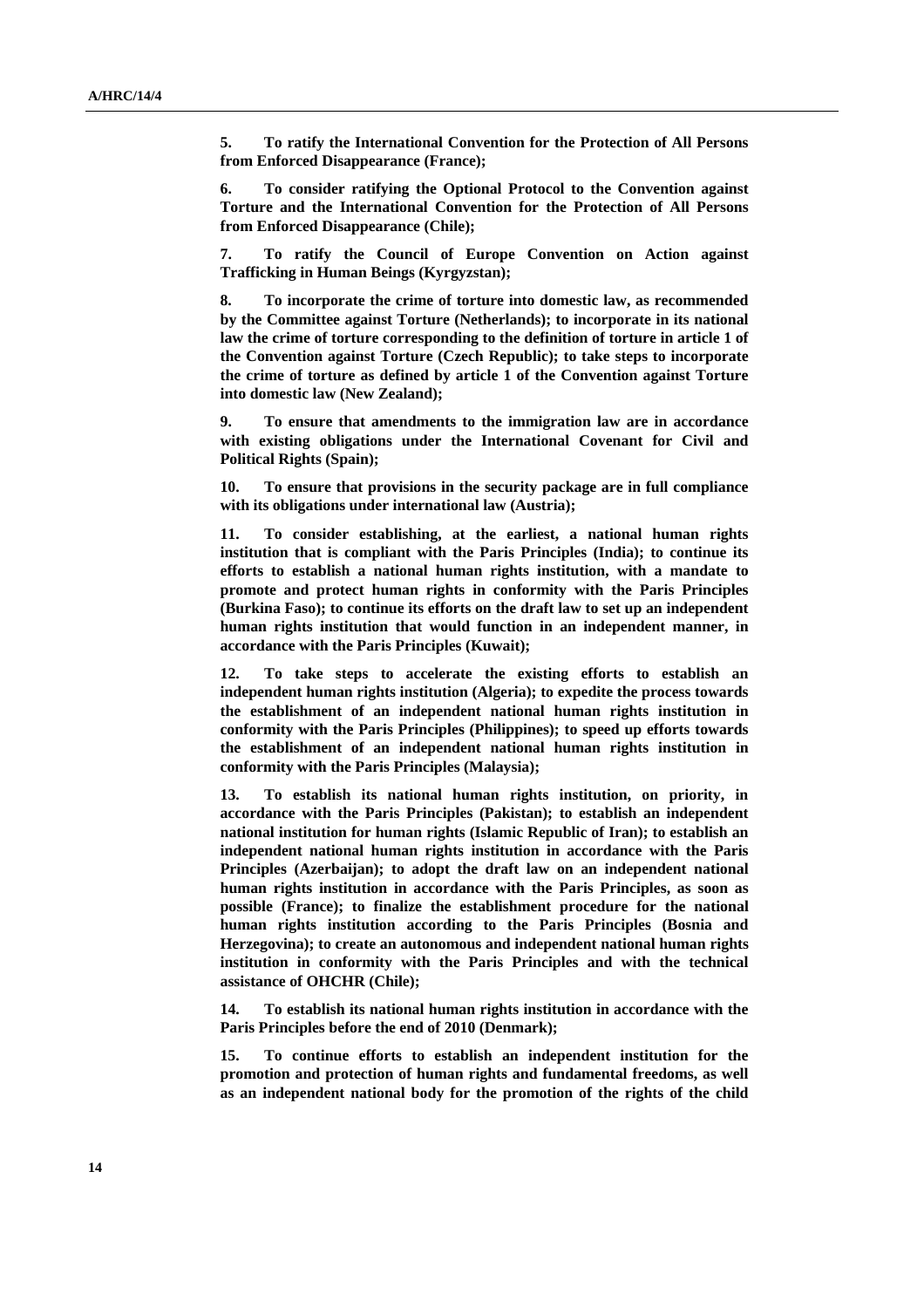**(Russian Federation); to establish an ombudsperson for children according to the Paris Principles (Norway);** 

**16. To strengthen the National Office against Racial Discrimination in terms of its capacity to provide assistance to victims and raise awareness (Philippines); to strengthen the mandate of the National Office against Racial Discrimination (Bosnia and Herzegovina); to strengthen the mandate and independence of the National Office against Racial Discrimination in line with the Paris Principles (Pakistan); to reinforce the action of the National Office against Racial Discrimination to ensure that it offers victims of acts of discrimination and intolerance in all its forms the most effective protection possible (Algeria);** 

**17. To develop a national integrated human rights plan in accordance with the Vienna Declaration and Programme of Action (Islamic Republic of Iran);** 

**18. To update and make more comprehensive its National Action Plan against Racism, in consultation with civil society and concerned communities (Canada);** 

**19. To publicize broadly its National Action Plan against Racism and promote its full implementation (Canada);** 

**20. To update the national action plan and initiate further concrete measures to stimulate tolerance and prevent discrimination and xenophobia, and especially taking into account the situation of the Roma and the Sinti (Netherlands);** 

**21. To take measures to eliminate discrimination against vulnerable groups of the population, taking into account the content of the Durban Declaration and Programme of Action of 2001 and the outcome document of the Durban Review Conference in 2009 (Belgium); to continue its efforts to strengthen a culture of tolerance to eliminate all forms of discrimination against vulnerable groups (India);** 

**22. To continue its efforts to fight against discriminatory and racist behaviour and trends (Yemen); to continue the steps in its policy to combat discrimination, especially in view of the increased number of racist acts (Lebanon);** 

**23. To take a comprehensive set of measures to tackle racism and racial discrimination and to combat more resolutely all its forms and manifestations, particularly racist and xenophobic political platforms (Islamic Republic of Iran);** 

**24. To take more effective measures to combat racial discrimination, in particular against vulnerable groups of women, especially Roma and migrant women, as well as measures to reinforce the respect of their human rights by all available means (Chile);** 

**25. To eliminate all forms of discrimination against the Roma community, religious minorities, and migrants, and ensure equal opportunities for the enjoyment of economic, social and cultural rights, including education, health and housing (Bangladesh);** 

**26. To take the measures necessary to prevent discrimination against minorities, as well as to contribute to the positive image of migrants in the country (Uzbekistan);**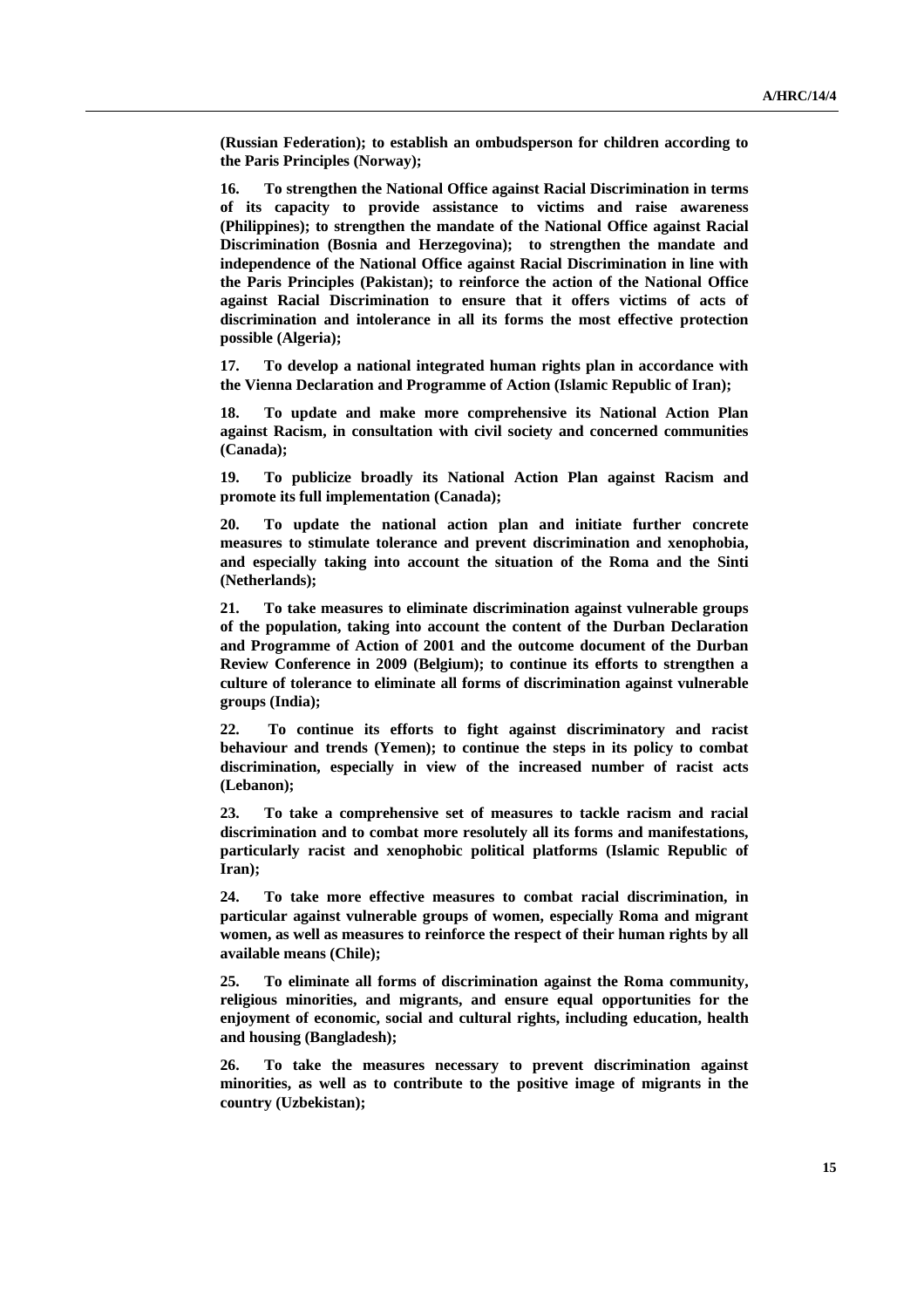**27. To take more effective measures to eliminate discrimination against noncitizens in relation to working conditions and work requirements, to adopt legislation prohibiting discrimination in employment, and to take further measures to reduce unemployment among immigrants (Egypt);** 

**28. To take administrative and legal measures against perpetrators of racially motivated acts, targeting the Roma, Sinti, migrants and Muslims (Bangladesh); to condemn strongly the attacks on migrants, Roma and other ethnic minorities, ensuring that the attacks are investigated fully by the police and that those responsible are brought to justice (Norway); to ensure that attacks on migrants, Roma and other ethnic minorities are thoroughly investigated and those responsible are brought to justice (Pakistan); to ensure that attacks with xenophobic or racist background are promptly investigated by the police, and that those responsible be brought to justice (Austria);** 

**29. To strengthen further authorities' efforts to combat racism in the field of sports, including through legislative measures (Austria);** 

**30. To take necessary measures, including public campaigns and training of teachers and other teaching staff, to raise awareness of the value of intercultural integration and combat all forms of racism and xenophobia (Uruguay); to continue its good practices in human rights education, and enhance programmes on human rights education for the general public and public officials aimed at combating racism, discrimination and xenophobia (Philippines); to strengthen further its measures, including human rights education and training for public officials and at school, to promote tolerance, respect diversity, equality and combat discrimination (Viet Nam); to step up efforts to strengthen public education, awareness-raising programmes and skill training at all levels, particularly aimed at preventing negative attitudes and behaviours, and to promote tolerance and respect for diversity (Malaysia);** 

**31. To provide obligatory human rights education and training to police, prison and detention staff and judiciary, and ensure their accountability for any human rights violations (Czech Republic);** 

**32. To strengthen initiatives aimed at intercultural and inter-religious dialogue that promote mutual understanding between different communities, and adopt projects that contribute to integration (Lebanon); to ensure a climate of constructive and transparent interaction between different cultures and religions (Yemen);** 

**33. To take measures to raise awareness of existing legal provisions against hate speech, and to take prompt action to bring those responsible for breaking the law to justice (Canada); to condemn all racist and xenophobic statements, especially by public and elected officials, and make it clear that racist discourse has no place in Italian society (Norway); to denounce hate speech and prosecute actively in the justice system those responsible for racist and violent acts (Belgium); to take regular action to prevent hate speech and to take appropriate and prompt legal measures against those who incite discrimination or violence motivated by racial, ethnic or religious reasons (Brazil); to continue efforts to ensure that speech and comments made in the media that incite discrimination do not remain unpunished (Spain); to apply criminal provisions on hate speech and hate crimes strictly, and conduct public awareness-raising campaigns to promote tolerance (Czech Republic); to condemn forcefully and consistently, at the highest level, all racist and xenophobic statements, especially by public and elected officials (Pakistan); to intensify efforts to**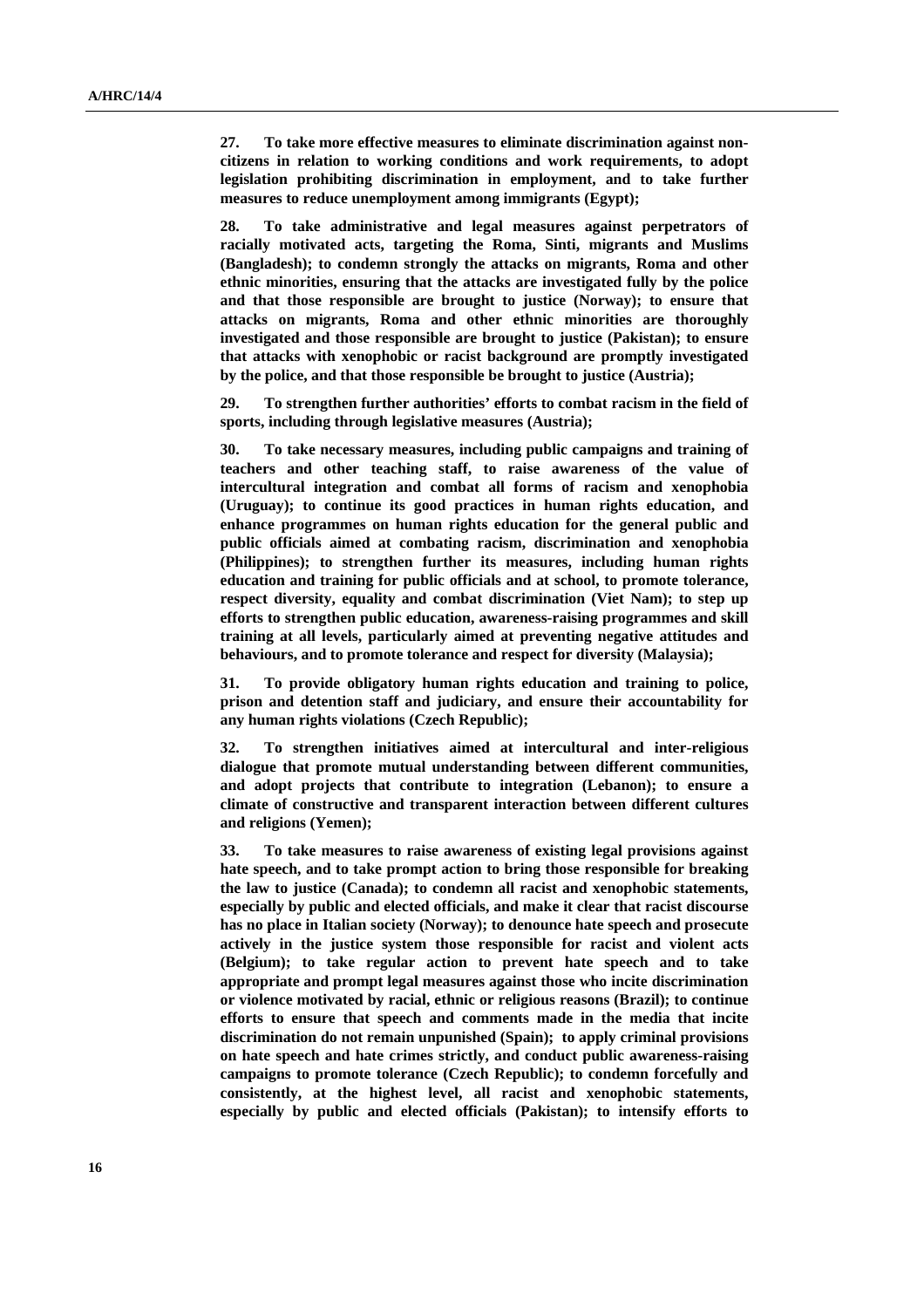**combat racial discrimination and intolerance targeting foreign nationals and minority groups, including by investigating promptly and taking action against the perpetrators of racist and xenophobic speeches and public statements (Malaysia);** 

**34. To ensure real equality of opportunities for women in the labour market, and consolidate the principle of equal pay for equal work (Cuba);** 

**35. To promote initiatives to protect women from violence, such as the national network on violence against women, and the national observatory against sexual and gender-based violence, and elaborate the national plan to combat all forms of violence, including domestic violence (Israel);** 

**36. To strengthen measures to prohibit discrimination based on sexual orientation and gender identity and combat hate crimes on these grounds (Netherlands); to undertake further campaigns against homophobia (Norway); to ensure adequate protection of LGBT people, not only through police forces on the streets, but legally via anti-discrimination law (Norway); to give special attention to cases of possible discrimination for reason of sexual identity or orientation, and ensure that cases of violence against such persons are appropriately investigated and prosecuted (Spain);** 

**37. To make efforts aimed at preventing and eliminating all forms of discrimination and abuse vis-à-vis children (Uzbekistan);** 

**38. To incorporate in its legislation the 1996 Supreme Court judgement that corporal punishment was not a legitimate method of discipline in the home, and criminalize corporal punishment in all cases, including in education (Spain);** 

**39. To take effective measures to develop alternatives to institutionalization and place children in institutions only as a measure of last resort (Azerbaijan);** 

**40. To implement existing Law 91/1992 on Italian citizenship in a manner that preserves the rights of all children born in Italy (Chile);** 

**41. To take necessary measures, including administrative measures, to facilitate access to education to children who are not of Italian origin (Uruguay);** 

**42. To adopt and implement a national plan of action for children (Islamic Republic of Iran); to strengthen efforts to finalize, adopt and implement, in consultation and cooperation with relevant stakeholders, including civil society, a national plan of action for children, as recommended by the Committee on the Rights of the Child (Israel); to adopt a national plan for children as soon as possible (Uruguay);** 

**43. To increase its efforts and adopt a new national plan of action for children, ensuring specialized training for teachers and persons in the field of education of children with disabilities (Spain);** 

**44. To adopt special procedures to ensure the effective protection of the rights of unaccompanied children in their access to asylum procedures (Czech Republic);** 

**45. To continue efforts to solve problems related to the penitentiary system, in particular overcrowding in prisons (Russian Federation);** 

**46. To encourage the adoption of alternatives to the deprivation of liberty, and of agreements allowing sentences to be served in countries of origin and the possibility of reintegration of foreign prisoners (Nicaragua);**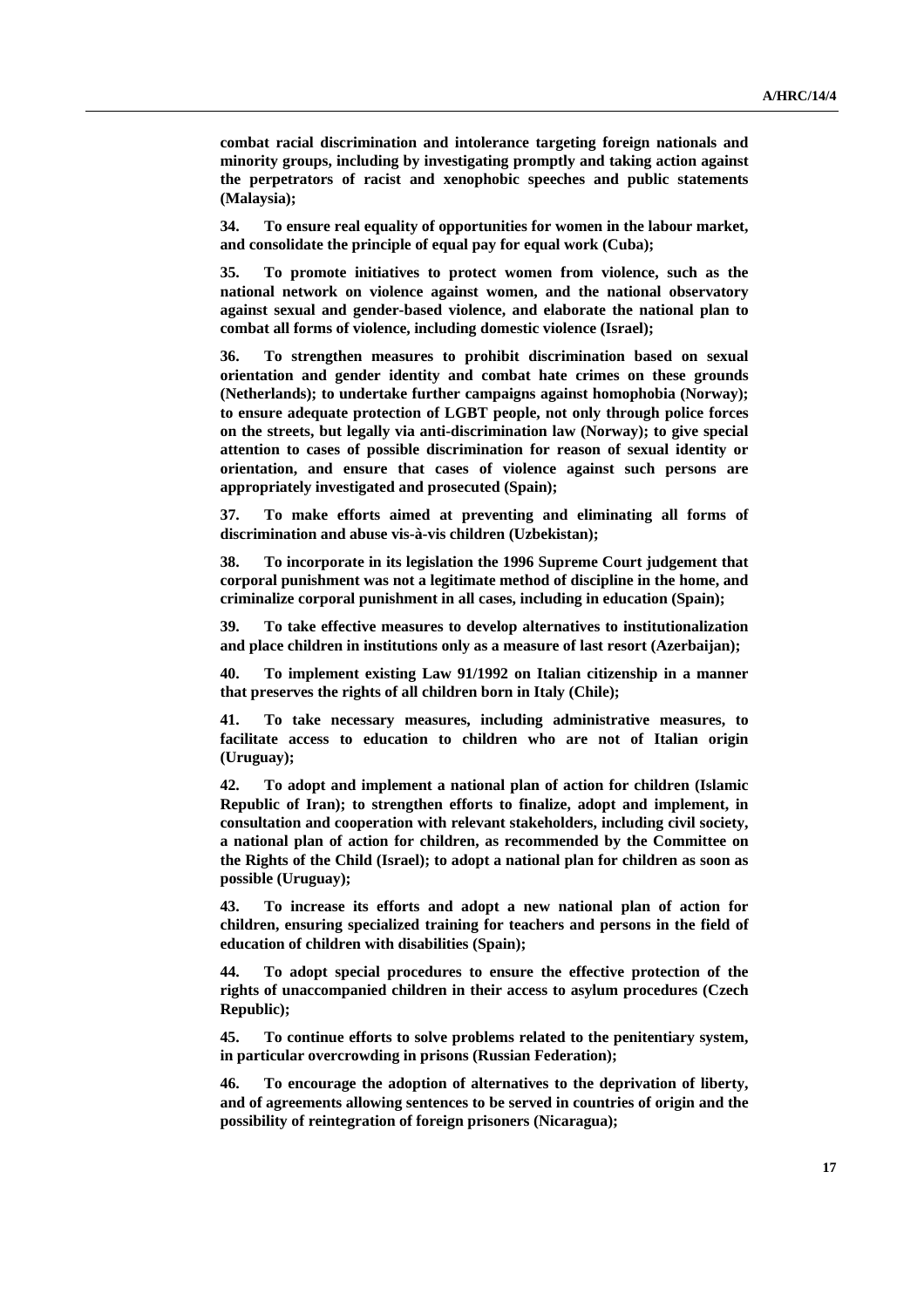**47. To take steps to address issues raised by both the Special Rapporteur on the independence of judges and lawyers and the Human Rights Committee regarding the independence of the judiciary and the administration of justice (United Kingdom);** 

**48. To ensure that legislative reforms do not infringe the independence of the judiciary (Austria);** 

**49. To strengthen the independence of the judiciary (Islamic Republic of Iran);** 

**50. To continue to ensure that the freedom of the media is guaranteed and, in this regard, to take into account the recommendations of the Special Rapporteur on the right to freedom of expression and the Human Rights Committee (Netherlands); to adopt further measures and safeguards to ensure the independent functioning of the media without the influence of the State (Czech Republic);** 

**51. To take and publicize measures to strengthen media independence, and to address concerns over media concentration (Canada); to ensure that the freedom of expression is implemented fully, especially in publicly owned media (Finland);** 

**52. To ensure the use of objective, transparent and non-discriminatory selection criteria in the allocation of broadcast licences, and to avoid bringing defamation cases against media outlets (Canada);** 

**53. To take further measures to protect press freedom, including the protection of journalists from threats by criminal groups (Norway);** 

**54. To review its legislation to ensure pluralism in the television industry (Nicaragua);** 

**55. To continue to implement constitutional principles relating to freedom of religion and the need to respect religions and their symbols (Kuwait);** 

**56. To increase efforts to reach out to and ensure the rights of members of minorities, particularly the Romani community (United States); to protect the Roma and the Sinti as national minorities, and to ensure that they are not the object of discrimination, including through the media (Cuba);** 

**57. To strengthen efforts to integrate Roma and Sinti communities through positive action in the areas of education, employment, housing and social services (Australia); to continue contribute to the integration of the Roma and the Sinti into local communities, and to give them access to housing, work, education and professional training (Russian Federation); to continue efforts to tackle discrimination against Roma people in all sectors of society (Finland); to seek to ensure the effective participation of Roma people in the process of assuring their equal and non-discriminatory treatment (Finland); to ensure equal rights for members of the Roma and Sinti minorities, to ensure that all Roma and Sinti children are enrolled in school, and to make efforts to encourage regular school attendance by these children (Sweden); to adopt a comprehensive anti-discrimination law to ensure that the Roma enjoy equal access to employment, education and health care (United States);** 

**58. To take all measures necessary to ensure the rights of the Roma people under article 27 of the International Covenant on Civil and Political Rights, specifically by amending the 1999 Act, which lays down this creation of connection with a specific territory (Denmark);**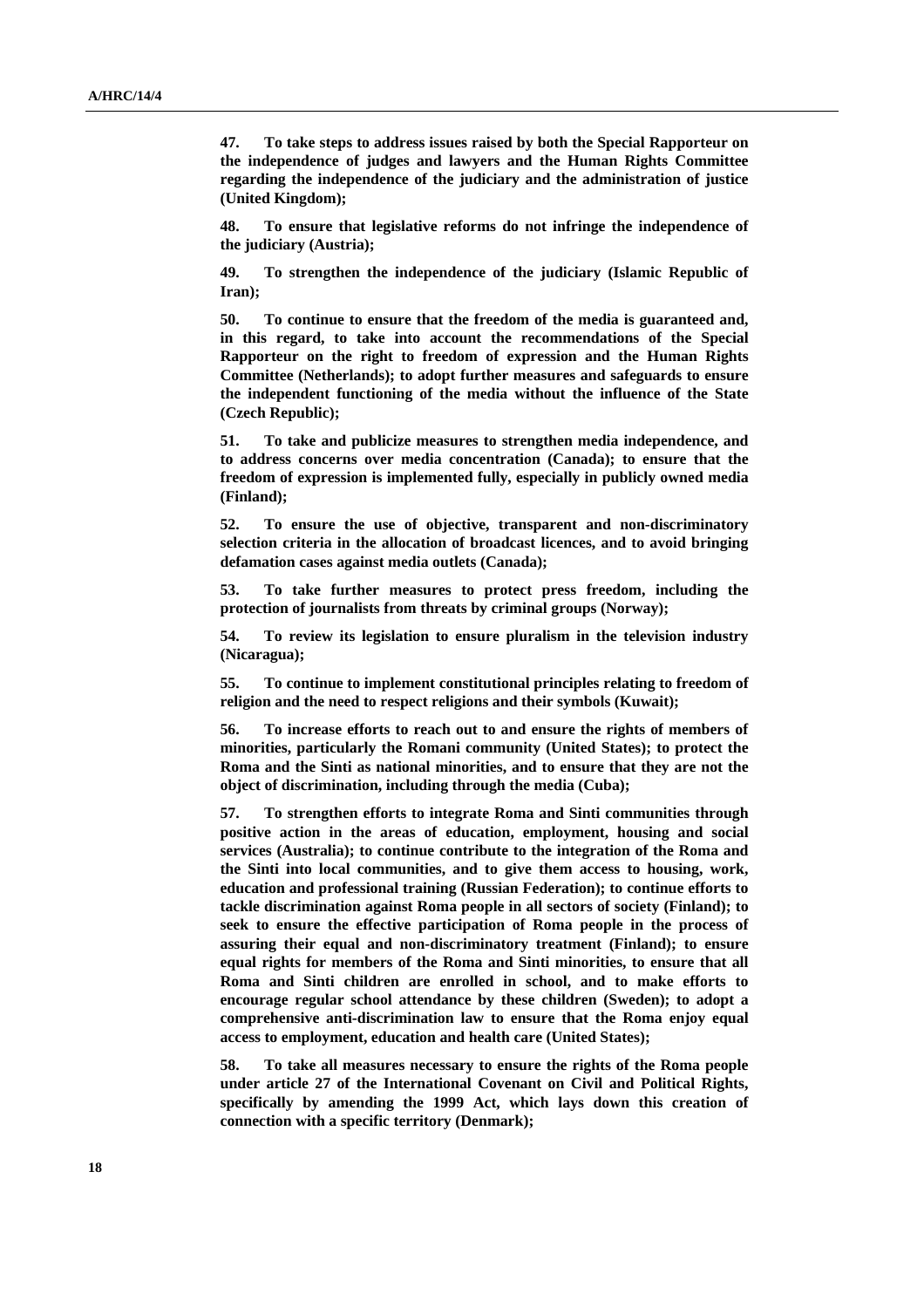**59. To pay special attention to the preparation, implementation and evaluation of the pilot project for the repatriation of a number of Roma, originally from Serbia, currently living in camps located in central and southern Italy, in order to facilitate the most appropriate remedies for the Roma population in a dignified and efficient manner (Serbia);** 

**60. To continue to work to end intolerance and social discrimination against Roma and, in this regard, ensure that police and local authorities are trained to respond appropriately to allegations of crimes involving Roma and avoid inappropriate ethnic profiling (United States);** 

**61. To ensure full compliance with international law with regard to forced evictions (Sweden);** 

**62. To investigate all alternatives to forced evictions of Roma and Sinti people, including through thorough consultation with those directly affected (Australia);** 

**63. To take new measures to ensure effective access to identification documents for all citizens (Czech Republic);** 

**64. To implement fully law No. 38/01 on the protection of the Slovenian minority in Italy, and Law No. 482/99 (Slovenia); and to respect the institutions of the Slovenian minority by special treatment and inclusion in decision-making processes (kindergartens, schools and theatres) (Slovenia);** 

**65. To implement fully the visible bilingual topography in the Friuli-Venezia Giulia autonomous region populated by the Slovenian minority (Slovenia); and to restore Slovenian names to road signs in villages in the Resia/Rezija community (Slovenia);** 

**66. To increase the visibility of Slovenian television programmes throughout the Friuli-Venezia Giulia autonomous region, as stipulated in article 19 of law No. 103/75 (Slovenia);** 

**67. To strengthen efforts to protect asylum-seekers and refugees (Yemen); to continue the implementation of laws on migration and amendments, to ensure that the laws are always fully in line with international standards (Kyrgyzstan); to make additional efforts in work with refugees and migrants (Kyrgyzstan); and to take further steps to ensure the full respect of the fundamental rights of migrants, asylum-seekers and refugees (Sweden);** 

**68. To strengthen cooperation with UNHCR in order to guarantee access to a just procedure in identifying the protection needs of those travelling to or are in Italian territory (Mexico);** 

**69. With regard to the concerns expressed in the Italian-Libyan agreement to prevent ships with immigrants from sailing to Italy, to ensure that intercepted persons have access to proper assessment of their asylum claims in accordance with international human rights standards (Netherlands);** 

**70. To ensure satisfactory asylum procedures for all migrants and asylumseekers rescued at sea (Denmark);** 

**71. To review its legislation and practices, ensuring that they comply fully with the principle of non-refoulement, and to ensure the accountability of persons responsible for any violation thereof (Czech Republic);** 

**72. To take appropriate legislative measures to decriminalize irregular entry and stay in Italy (Brazil); to eliminate the provision criminalizing irregular**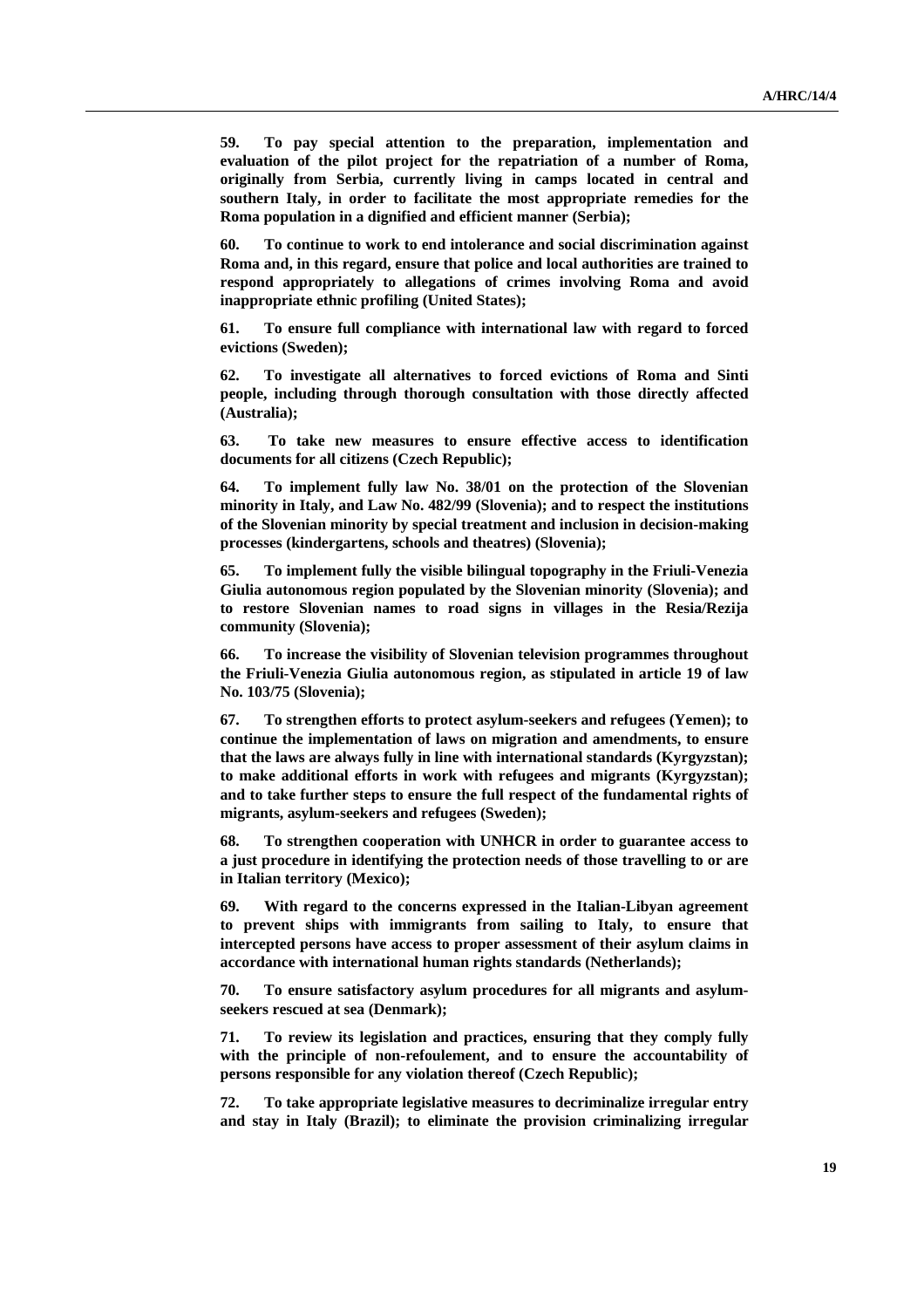**entry and stay on Italian territory as contained in law No. 94 of 2009, as well as those provisions that regard non-documented status as an aggravating circumstance in the commission of criminal offence, and the creation of vigilante groups, as contained in law No. 125 of 2008 (Mexico);** 

**73. To take appropriate legislative measures to exclude undocumented stay in Italy as an aggravating circumstance for the purposes of sentencing following a criminal conviction (Brazil);** 

**74. To take appropriate measures to exempt public health and education officials of the obligation to report undocumented migrants seeking medical attention or educational services (Brazil);** 

**75. To guarantee access to basic social services, including lodgings, hygiene, health and education, to all migrants and members of their families and, to that end, adhere immediately to the principles of the International Convention on the Rights of All Migrant Workers and Members of their Families, and consider its ratification in a favourable light (Mexico);** 

**76. To take further measures to protect and integrate immigrants, asylumseekers and persons belonging to minorities, including by carrying out investigations into violent attacks against such individuals (United Kingdom);** 

**77. To increase the transparency of arrival and return procedures concerning immigrants and refugees (Japan);** 

**78. To intensify efforts in the resettlement of refugees, especially with regard to the protracted refugee situations identified by UNHCR (Morocco);** 

**79. To ensure the full enjoyment of human rights for those hoping to find a better life in Italy, especially by strengthening structures to guarantee the rights of migrants (Burkina Faso);** 

**80. To strengthen respect for the human rights of migrants, including those in detention centres (Cuba);** 

**81. To repeal all discriminatory laws against irregular migrants and take action to investigate and prosecute discriminatory acts by public and security officials, in particular where racial and religious motives are aggravating factors (Pakistan);** 

**82. To continue close cooperation with countries of origin and transit in finding an effective solution to the problem of illegal immigration (Viet Nam);** 

**83. To continue measures to end trafficking in human beings (Yemen); and to strengthen further its efforts to end trafficking in women and children, and to take effective measures to prosecute and punish trafficking in persons (Canada);** 

**84. To increase measures to identify women and child victims of trafficking effectively in order to provide them with adequate assistance, and to consider not penalizing them for crimes committed as a direct result of being trafficked (Philippines);** 

**85. To strengthen efforts to combat trafficking in women and children, and to take effective measures to prosecute and punish trafficking in persons, as raised by the Committee on the Rights of the Child and the Committee against Torture (Japan); and to take effective measures to prosecute and punish trafficking and the exploitation of persons, as recommended by the Committee against Torture (Israel);**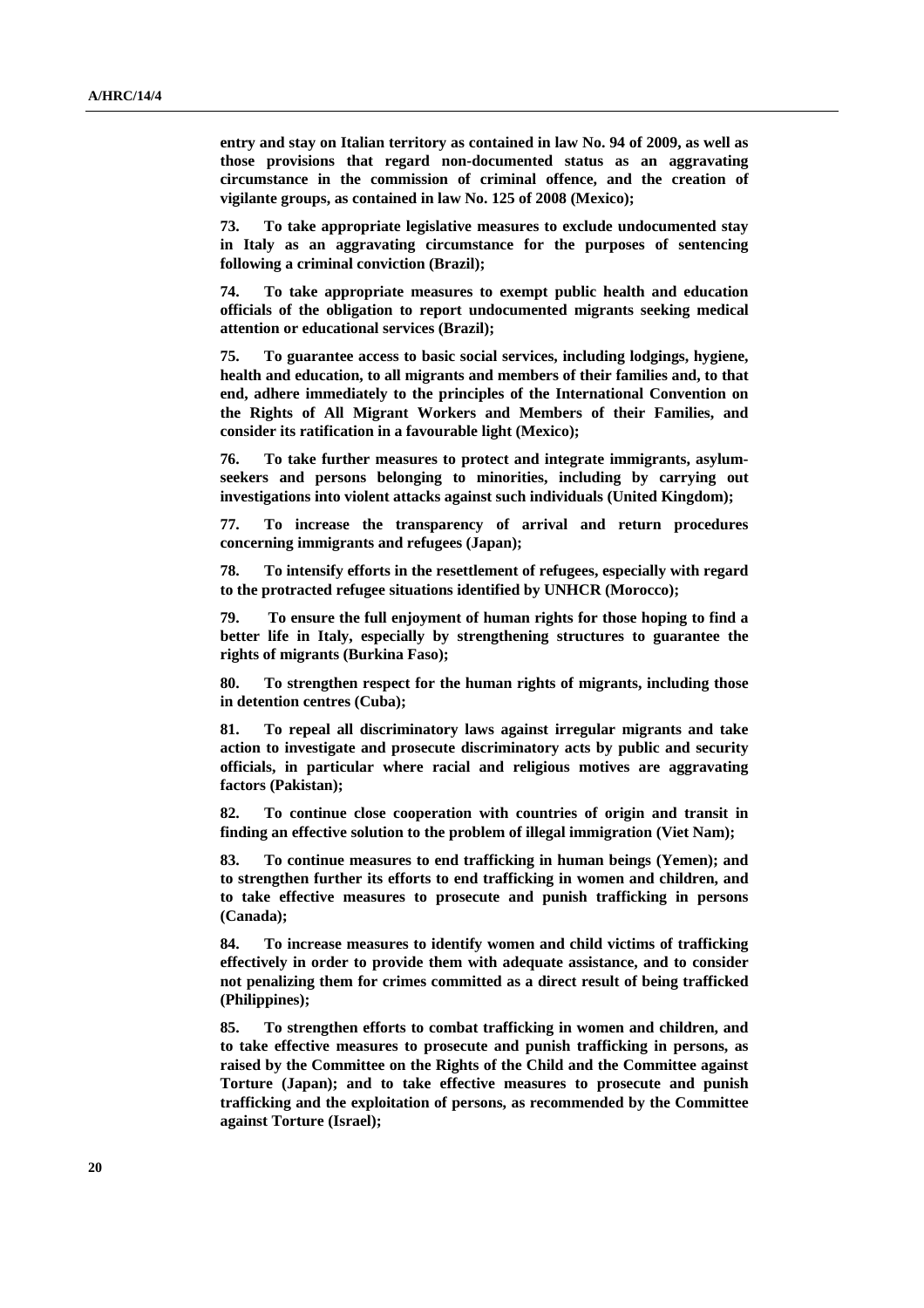**86. To extend outreach and identification efforts to women and children in prostitution, to ensure that trafficking victims are identified, given care and not penalized for crimes committed as a direct result of being trafficked; to identify proactively potential trafficking victims among its undocumented immigrants; to continue to investigate and prosecute allegations of trafficking-related complicity; and to expand public awareness campaigns aimed at reducing domestic demand for commercial sex acts (United States);** 

**87. To continue efforts in combating trafficking in persons, and in particular consider the possibility of elaborating comprehensive measures to reduce the demand for services of trafficked persons (Belarus);** 

**88. To continue to allocate resources necessary for the implementation of projects to provide housing, food and temporary social assistance to victims of trafficking (Colombia);** 

**89. To assess the situation and take measures to reduce pollution emissions from the Cerano coal power plant in Puglia and the Taranto metallurgical plant to ensure an adequate standard of living and health in those areas (Israel);** 

**90. To increase official development assistance to the United Nations target of 0.7 per cent of GDP (Bangladesh);** 

**91. To continue to intensify development aid programmes with the objective of reaching 0.7 per cent of GDP as established by the United Nations (Algeria);** 

**92. To establish an effective and inclusive process to follow-up on universal periodic review recommendations, bearing in mind that the active participation of civil society is essential to a meaningful review process (Norway); and to consult with and involve civil society in the follow-up to the universal periodic review, including in the implementation of recommendations (United Kingdom).** 

**85. All conclusions and/or recommendations contained in the present report reflect the position of the submitting State(s) and/or the State under review. They should not be construed as endorsed by the Working Group as a whole.**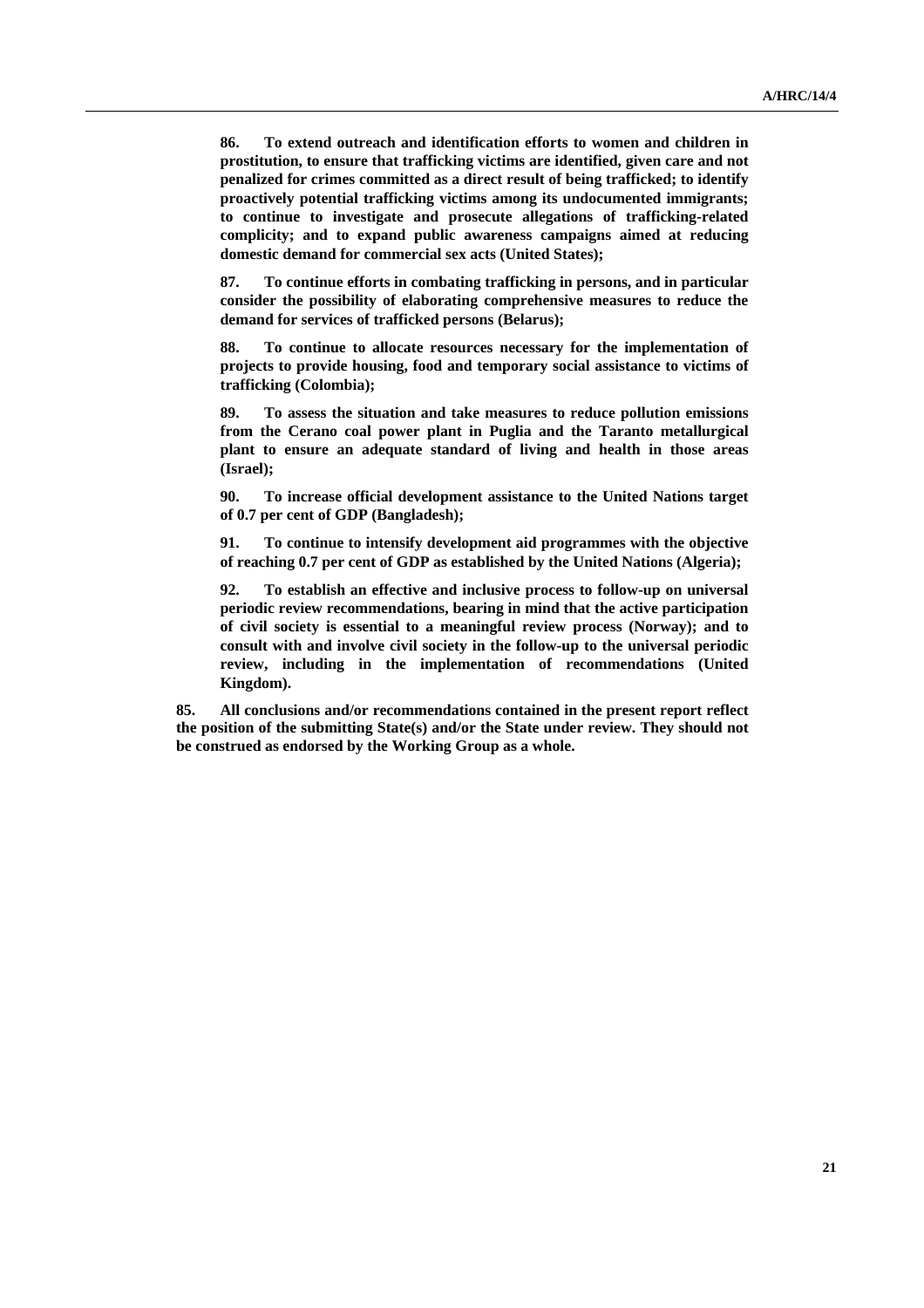## **Annex**

### **Composition of the delegation**

The delegation of Italy was headed by H.E. Mr. Vincenzo Scotti, Vice-Minister of Foreign Affairs, and composed of 25 members:

- H.E.Ambassador Laura Mirachian, Permanent Representative, Geneva;
- Mr. Valentino Simonetti, Ministry of Foreign Affairs, President of Inter-ministerial Committee on Human Rights;
- Mr. Pasquale D'Avino, Deputy Permanent Representative, Geneva;
- Mr. Aldo Amati, Ministry of Foreign Affairs, Deputy Head of Press Service;
- Mr. Roberto Vellano, Italian Permanent Mission, First Counsellor;
- Mr. Massimo Darchini, Ministry of Foreign Affairs, Deputy Head of the Office of the Vice-Minister;
- Mr. Roberto Nocella, Italian Permanent Mission, First Secretary;
- Mr. Nico Frandi, Italian Permanent Mission, First Secretary;
- Mr. Filippo Cinti, Ministry of Foreign Affairs, Human Rights Division;
- Ms. Nadia Plastina, Ministry of Justice, Department of Legislative Affairs;
- Mr. Federico Falzone, Ministry of Justice, Department of the Penitentiary Administration;
- Ms. Alessandra Bernardon, Ministry of Justice, Department of the Penitentiary Administration;
- Mr. Maurizio Falco, Ministry of the Interior, Department of Civil Liberties and Immigration;
- Mr. Angelo Carbone, Ministry of the Interior, Department of Civil Liberties and Immigration;
- Ms. Maria Forte, Ministry of the Interior, Department of Public Security;
- Mr. Paolo Pomponio, Ministry of the Interior, Department of Public Security;
- Ms. Patrizia Vicari, Ministry of the Interior, Minister's Cabinet;
- Ms. Gabriella Faramondi, Ministry of the Interior, Department of Civil Liberties and Immigration;
- Ms. Anna Piperno, Ministry of Education, University and Research, General Directorate on School Organization
- Ms. Germana Viglietta, Ministry of Labour and Social Policies, Directorate of Immigration;
- Mr. Vincenzo Mazzeo, Ministry of Labour and Social Policies, Directorate for Labour Inspection ;
- Mr. Michele Palma, Ministry for Equal Opportunities, Director of the Office for interventions in economic and social fields;
- Mr. Roberto Berardi, National Office against racial discrimination ;